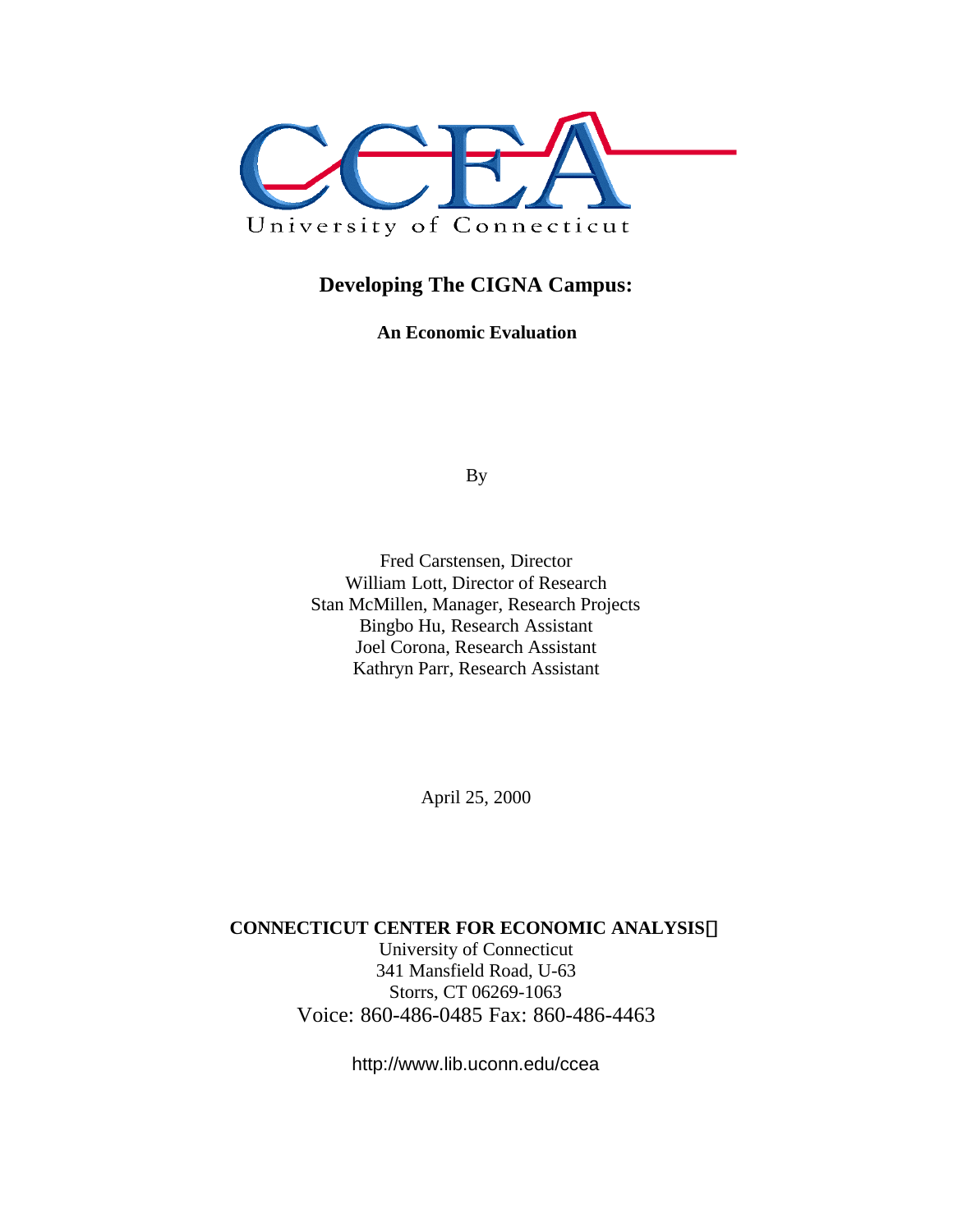## *EXECUTIVE SUMMARY*

Cottage Grove Real Estate, Inc., on behalf of Connecticut General Life Insurance Company and Congen Properties, Inc., owners of the 612 acre CIGNA campus in Bloomfield, northwest of Hartford, Connecticut, is planning the proposed development of the CIGNA campus that serves as headquarters to Connecticut General Life Insurance Company and several of CIGNA Corporation's operating subsidiaries (these subsidiaries are herein referred to collectively as "CIGNA", and are located on the "CIGNA campus"). Cottage Grove Real Estate, Inc. has requested the Connecticut Center for Economic Analysis to analyze the economic impact of the CIGNA campus proposed development project. CCEA performed the economic impact analysis using the REMI econometric model of the State of Connecticut developed by Regional Economic Models Incorporated of Amherst, Massachusetts. This proposed development will have significant economic impacts on Bloomfield, Hartford County and Connecticut, increasing total state employment by about 6,000 workers and raising gross state product (GSP) by nearly a half billion dollars. Both the State and Bloomfield will see significant increases in tax collections: nearly \$27 million annually for the State and more than \$14 million for Bloomfield and its neighboring communities. Table 1 below summarizes the major findings.

|                                                                        |                                  |                      |                    | Table 1: Summary Table for CIGNA Development Scenario 2001-2025 |
|------------------------------------------------------------------------|----------------------------------|----------------------|--------------------|-----------------------------------------------------------------|
| Note: Averages represent annual average differences from the baseline. |                                  |                      |                    |                                                                 |
|                                                                        | <b>Hartford</b><br><b>County</b> |                      | <b>Connecticut</b> |                                                                 |
| <b>Variable</b>                                                        | Average                          | <b>Present Value</b> | Average            | <b>Present Value</b>                                            |
| Gross State Product (92\$ Millions)                                    | \$508                            | \$5.851              | \$618              | \$7,130                                                         |
| <b>Total Employment (Units)</b>                                        | 4739                             |                      | 5659               |                                                                 |
| Population (Units)                                                     | 5726                             |                      | 8117               |                                                                 |
| Personal Income (\$ Millions)                                          | \$418                            | \$5.007              | \$603              | \$7,190                                                         |
| New State Tax Revenue (\$ Millions)                                    | \$27                             | \$319                | \$36               | \$419                                                           |
| New Local Tax Revenue (\$ Millions)                                    | \$20                             | \$235                | \$25               | \$294                                                           |
| Induced Government Spending (\$ Millions)                              | -\$6                             | $-\$70$              | \$9                | \$96                                                            |
| Net New Tax Revenue (\$ Millions)                                      | \$53                             | \$624                | \$52               | \$618                                                           |

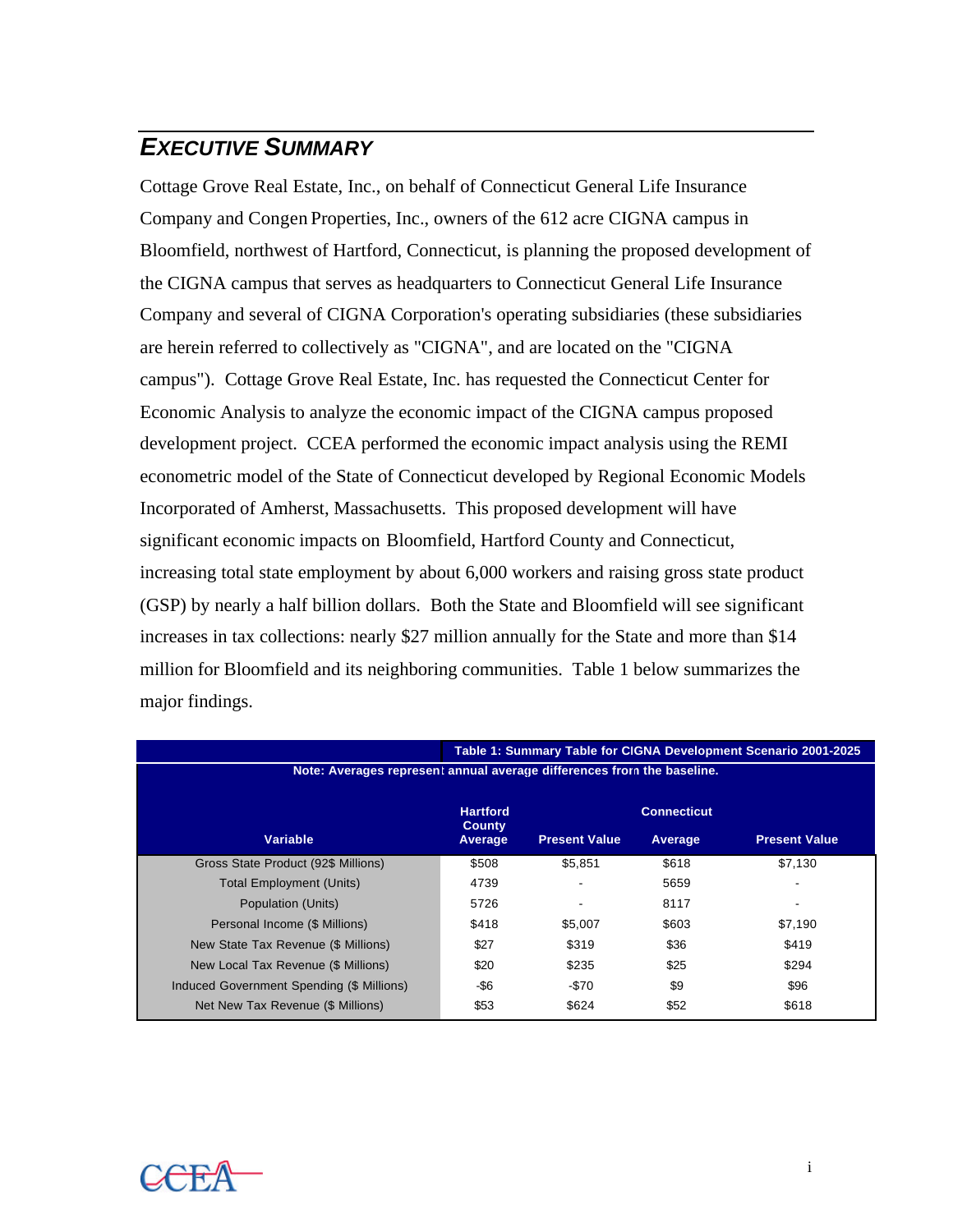# **TABLE OF CONTENTS**

| APPENDIX II: CCEA Tax Impact Worksheet28 |
|------------------------------------------|

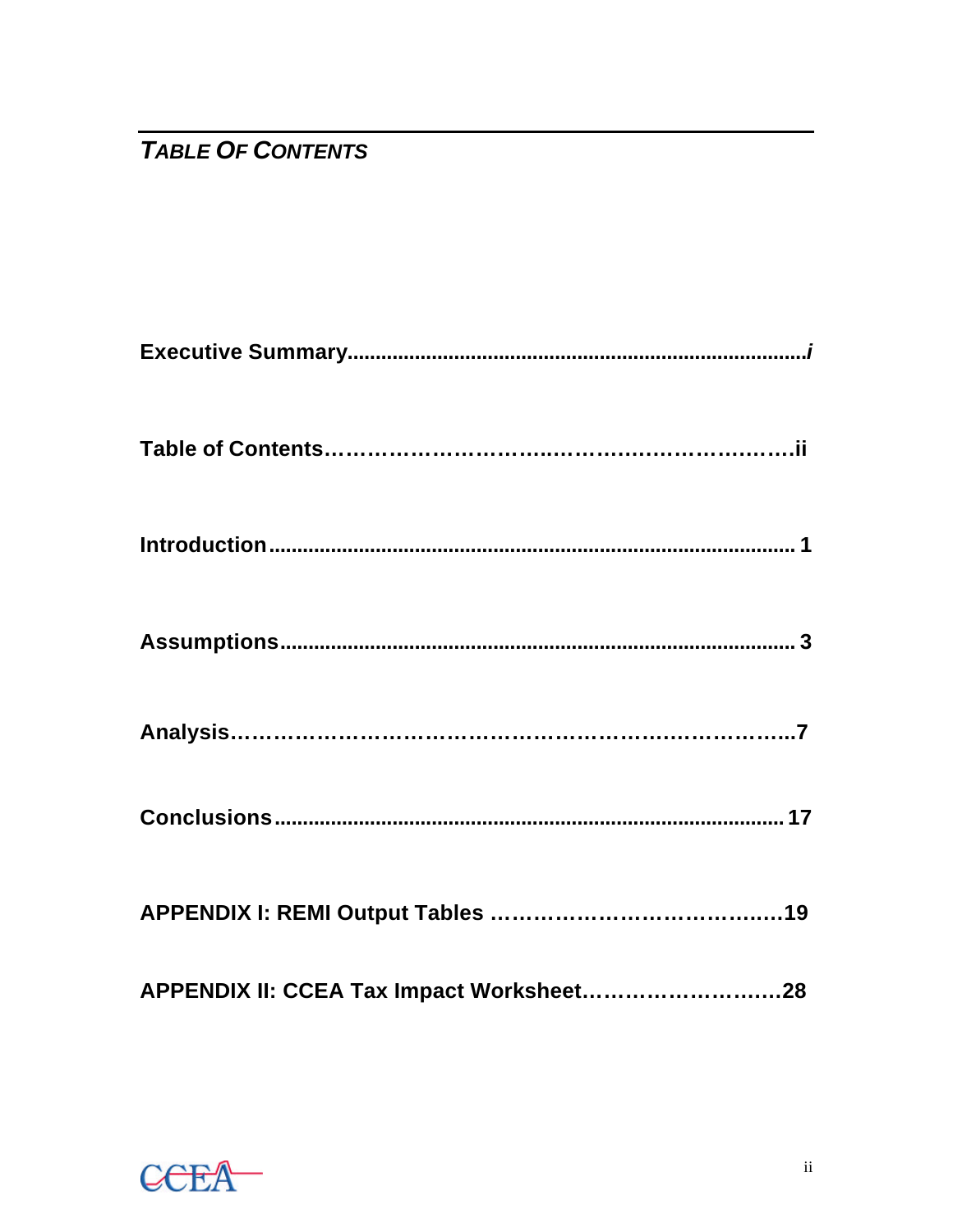### *Introduction*

At the request of Cottage Grove Real Estate, Inc., the University of Connecticut's Center for Economic Analysis (CCEA) has developed a dynamic impact analysis of the proposed development of the CIGNA campus. This CCEA study provides an analysis of the impacts resulting from full implementation of the proposed development plan over the next twenty-five years on the State and local economies. The CCEA analysis reports such key economic indicators as gross state product (GSP), personal income, aggregate employment, state and local taxes, population changes, and induced government spending.

Cottage Grove Real Estate, Inc. is planning to further develop the 612-acre CIGNA campus in Bloomfield, northwest of Hartford, Connecticut. The mixed-use plan includes a signature 18-hole golf course designed by the Palmer Course Design Company, a 275-room hotel and conference center, approximately 398 new housing units (single family zero lot line, and multi-family), office space, and neighborhood-scale retail. This mix was chosen based on current market opportunities, the complementary features each use would provide, a desire to maintain a "sense of feel and place," and ultimately, the requirement that the project achieve financial expectations.

From the perspective of the Town of Bloomfield, new development can provide financial benefits as well as generate new expenses. Increased real property assessments, fees, and other charges the Town levies typically generate revenues. New expenses often include the increased cost to deliver public services such as police, fire protection, and public education. However, in this case an analysis completed by Economic Research Associates (ERA), including interviews with Town fire and police officials, revealed that such impacts would be minimal or non-existent. This is a reasonable assumption given that CIGNA and the plan developers are expected to absorb all the costs of infrastructure investment, and, current town service providers have acknowledged excess capacity. The ERA study represents a fiscal analysis from the Town of Bloomfield's perspective; it does not depict the fiscal impact on the State or on Hartford County, which are the geographic units of analysis in this study. The local tax and induced government

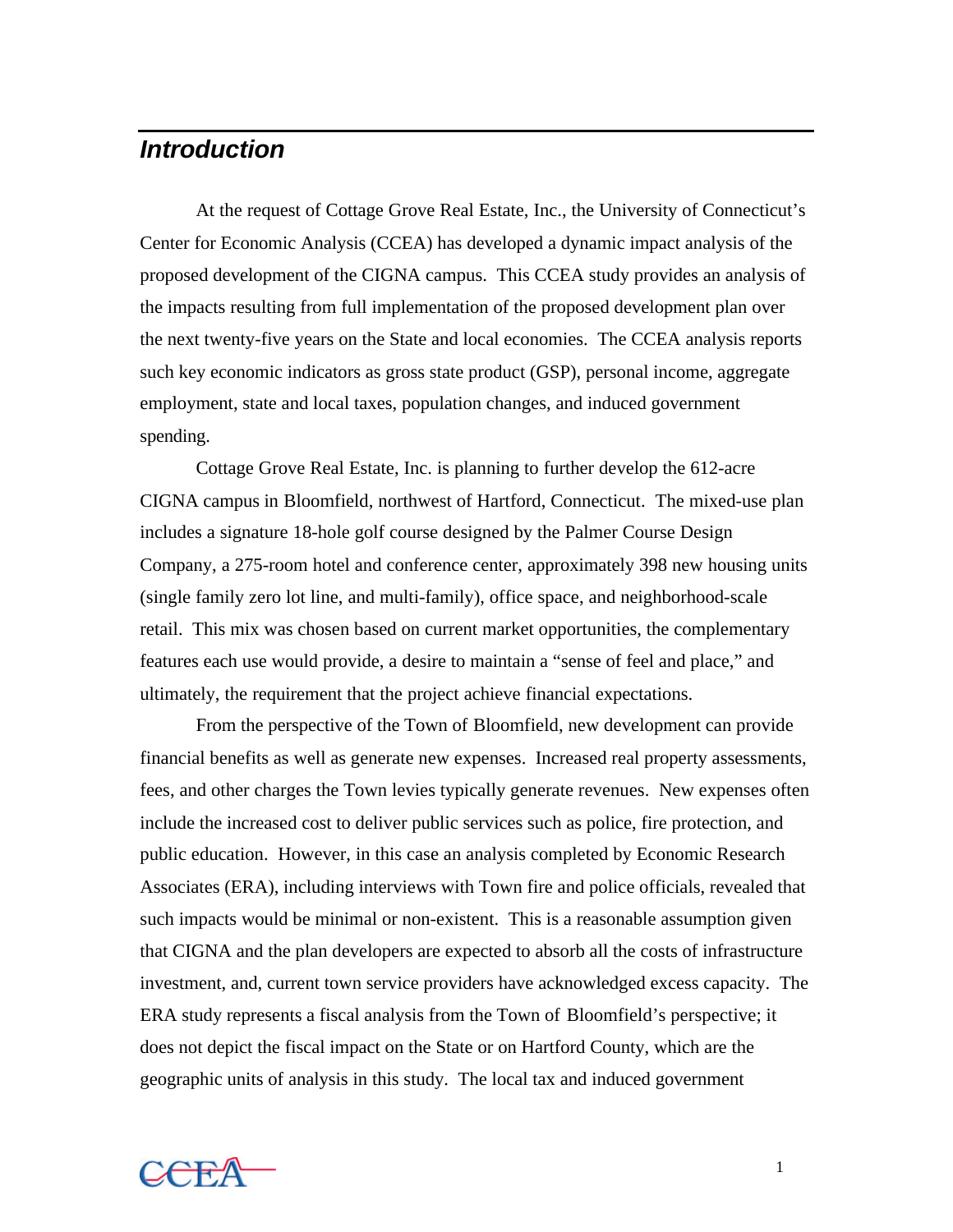spending impacts stated herein are understandably higher than those reported in the ERA results.

CCEA based the study on information provided by CIGNA and performed the analysis of the development plan using the REMI econometric model of the State of Connecticut developed by Regional Economic Models Incorporated of Amherst, Massachusetts.

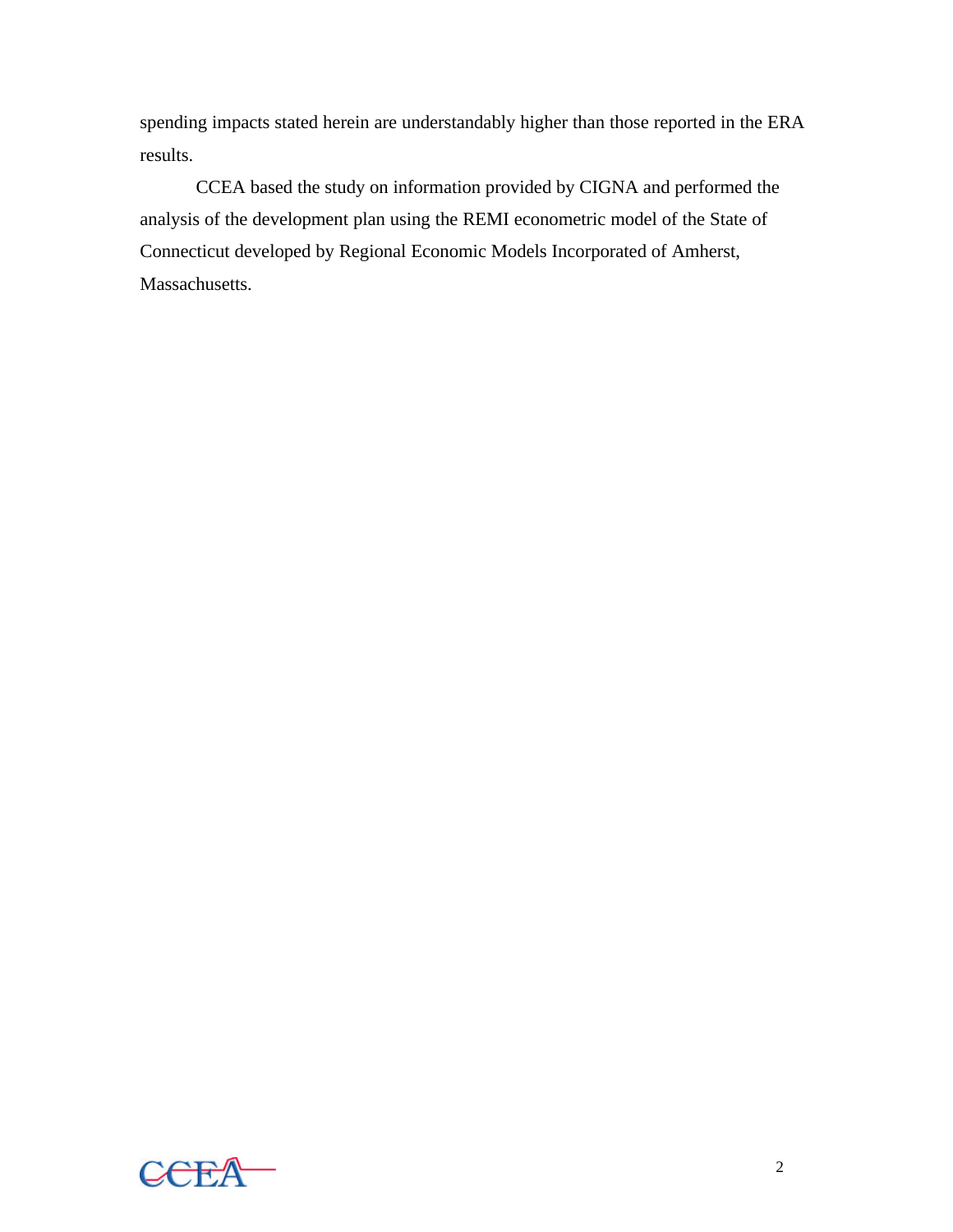## *Assumptions*

The REMI econometric model is a sophisticated 53-sector replication of the State's economic structure that can project economic impacts out to the year 2035. The analysis presented here looks at the proposed expansion's impact over a twenty-five year period starting in the year 2001. The objective is to determine the net benefits of the project to Hartford County and the entire State, in terms of increased employment, gross state product, personal income, and tax revenues.

CIGNA plays an important role in the economy of Hartford County and of the entire State. It has 4700 employees working on a 612-acre campus in Bloomfield. CIGNA has proposed a major plan to develop its Bloomfield campus. This study provides a dynamic impact analysis of the effects a full development of the CIGNA campus is expected to have on Hartford County and the State of Connecticut over the next 25 years other things being equal.

The development plan envisions extensive changes on the CIGNA campus. The plan involves a major restructuring of CIGNA's office space. Two existing office buildings and a warehouse will be demolished. They will be replaced with smaller office buildings leased to CIGNA that use space more efficiently. CIGNA will reconfigure its remaining South Building to help account for the lost office space. The plan also proposes building an additional 780,000 square feet of class A office space that affords CIGNA expansion at the site, or, rental opportunities. The plan includes building a 275 room hotel and conference center, along with an 18-hole championship golf course. The final piece of the plan is to build 240 luxury apartments and 158 single-family housing units, in addition to 50,000 square feet of retail space.

Development consists of an initial construction phase and the subsequent operations phase. As there are several individual construction components, the initial phase lasts from 2001 until 2007. The second phase evaluates the impact of the operations of the hotel, golf course, retail space, and, new office space out to 2025, the final year of the analysis. These two phases overlap, but will be considered separately when describing the assumptions for modeling.

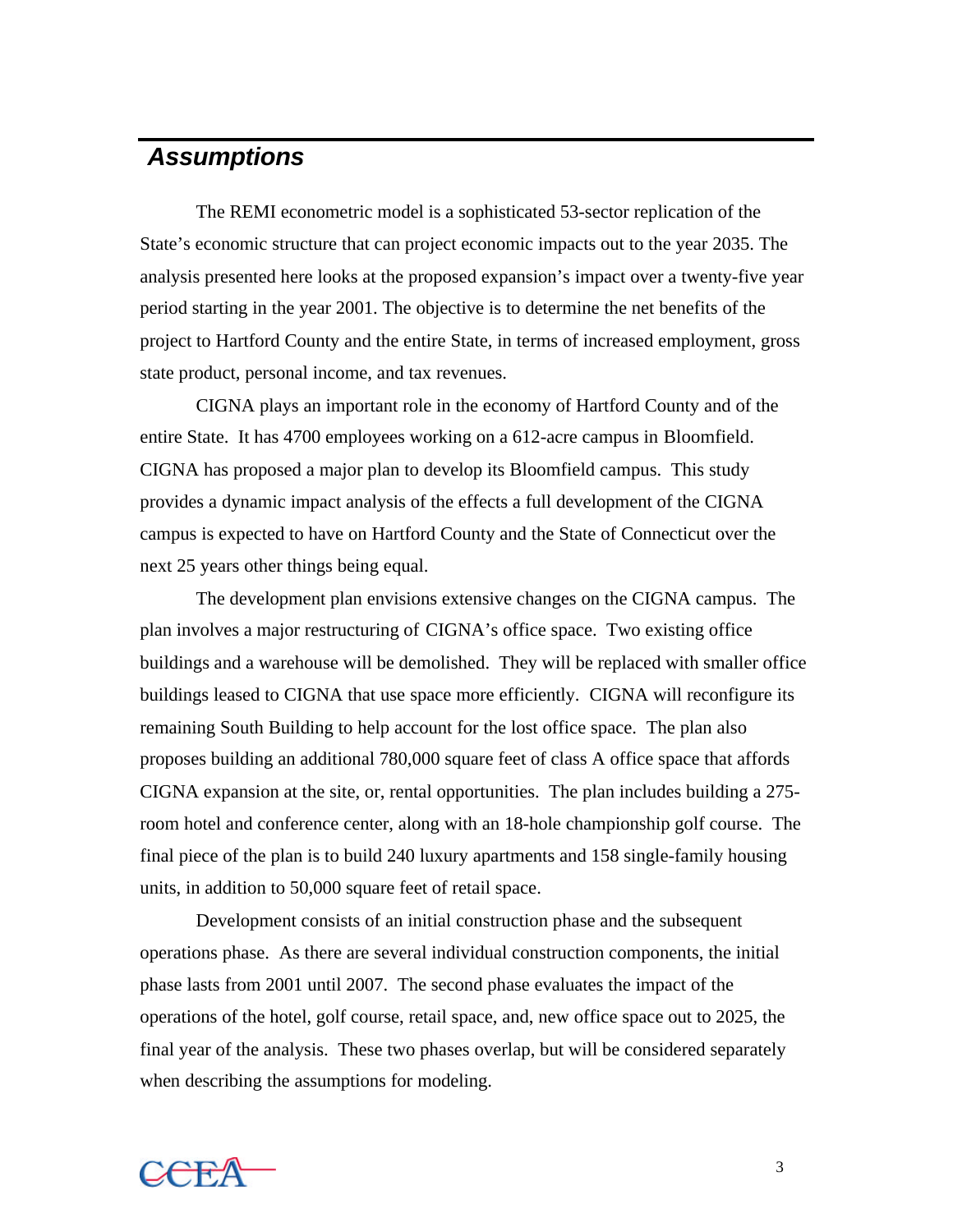For modeling purposes, we assume construction will take place simultaneously on different parts of the CIGNA campus throughout the 2001-2007 period. The golf course will be completed over the first two years of the project at a cost of \$8,500,000, including a clubhouse and related equipment. The course will open in 2003, the third year of the analysis period. The hotel will consist of 275 rooms and 25,000 square feet of conference space. Construction will occur from 2003-2005 and will cost approximately \$30,000,000. The hotel is scheduled to open when construction is completed in 2005. The hotel and golf course provide the cornerstone for the development project. The hotel and conference center will benefit from having a world class golf course linked to them, while the golf course will likely benefit from the clientele the hotel will provide. In addition, CIGNA envisions the golf course attracting people to live in the new luxury apartments and houses as outlined in the development plan below.

The 240 luxury apartments will be built over the first two years at a cost of \$23,000,000. The apartments are expected to attract younger professionals working onsite or locally. The 158 single family housing units will be constructed on three different parcels of the CIGNA campus over the 2001-2005 period. The estimated cost of construction is \$31,500,000. These housing units are targeted at empty nest households who are, or soon to be, retired. More details on the demand for housing is described below. In order to satisfy some of the consumption demand of the new residents in the apartments and single family housing units, the plan includes developing 50,000 square feet of retail area, half for restaurants and half for convenience retail. Construction costs for retail and food establishments will total \$5,000,000 and take place during 2002 and 2003.

Another major part of the development plan involves CIGNA's offices. CIGNA currently has 1,720,000 square feet of office space, of which 1,120,000 square feet will be demolished. CIGNA will replace the demolished buildings with more efficient leased office space totaling 520,000 square feet (meaning CIGNA's post-development office presence would total 1,120,000 square feet). The costs of demolition for two office buildings and a warehouse will be \$6,500,000. The demolitions will occur in 2003 while the construction of the two new CIGNA-occupied replacement office buildings will take place from 2001-2003. The plan includes expanding a parking deck over the same time

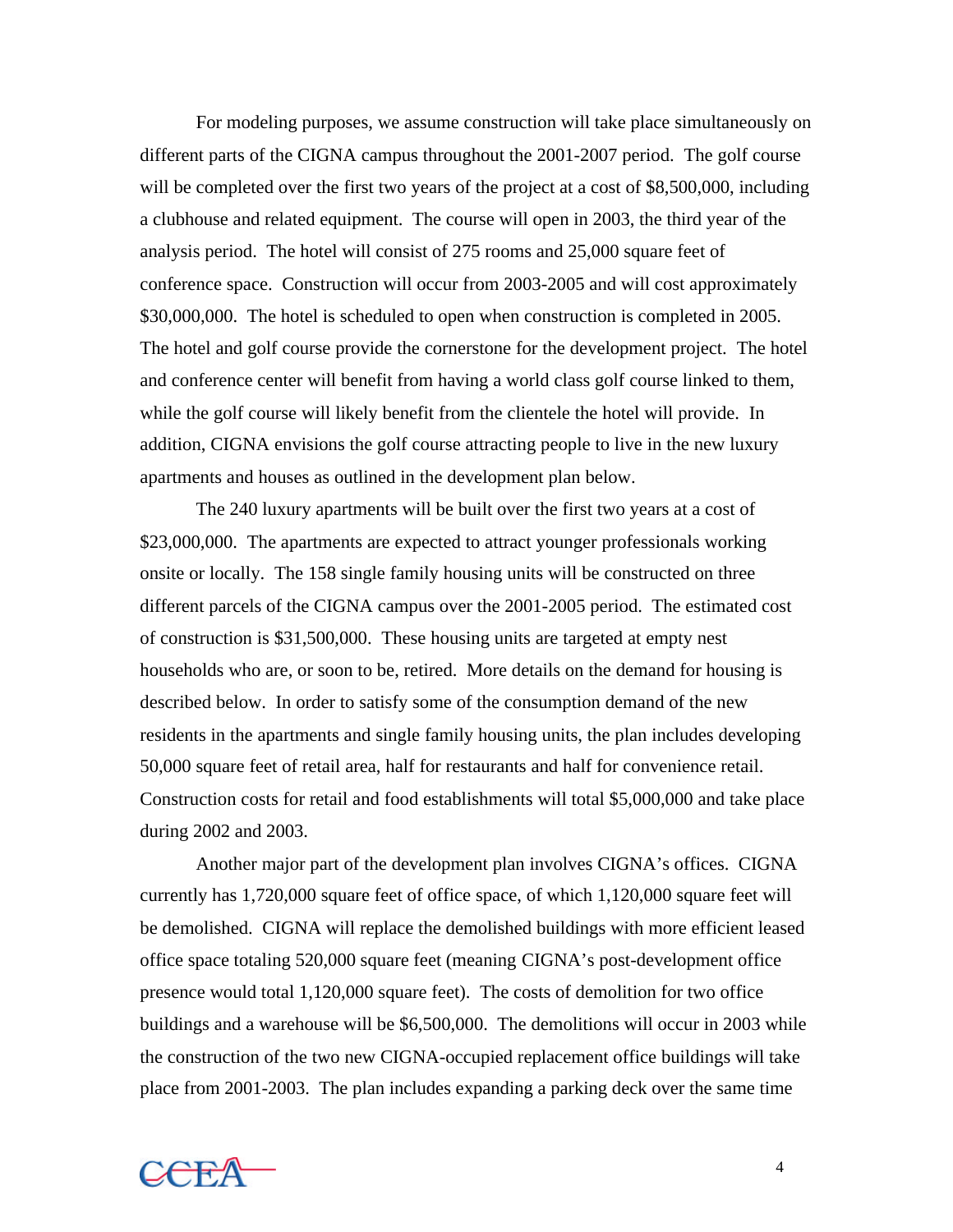period from two to four floors at a cost of \$20,000,000. The development plan also calls for the construction of additional 780,000 square feet of Class A office space over the 2003-2007 period. Costs of construction of the two CIGNA-occupied replacement office buildings and six additional office buildings will total \$150,000,000.

The plan as it is currently configured contemplates that CIGNA and private sector developers will provide infrastructure for the entire development. This includes new roads, water and sewage, and electric utilities. The totals for infrastructure improvements are estimated at \$13,000,000. The cost of construction for the entire project totals approximately \$287,000,000.

The second phase involves assumptions on how the local economy will react as each piece of construction is concluded and businesses open. Estimates on occupancy and rates at the hotel and revenue at the golf course were taken from a feasibility study prepared for CIGNA by Economic Research Associates. The study projects year by year revenue and operating costs for both the hotel and the golf course in some detail.

A prior study by CB Commercial/Whittier Partners prepared for CIGNA details the shortage in luxury apartments in the area. We assume that all new apartment occupants come from within Hartford County. This is a conservative assumption. On the other hand, we do assume the single family housing units will include some residents who are new to the area. These housing units are aimed at empty nesters. We assume these housing units include new and recaptured households. Recaptured households are those who would likely leave the State when they retire, and move to similar communities in the South. We account for these retirees by estimating 50% of the housing units will be occupied by residents who are net new to the area. To estimate the consumption expenditures of these new households, we use data from the U.S. Bureau of Labor Statistics Consumer Expenditure Survey.

We assume the retail area will include three restaurants of approximately 8000 square feet each. The 1997 Economic Census of the U.S. Census Bureau gives estimates for restaurant sales. Estimates for general retail sales are from prior studies conducted by the Connecticut Center for Economic Analysis. We also assume that only 50% sales are new to the County. The other 50% are redistributed from existing retail/restaurants to the new ones. Finally, the new office spaces generate new direct and indirect employment.

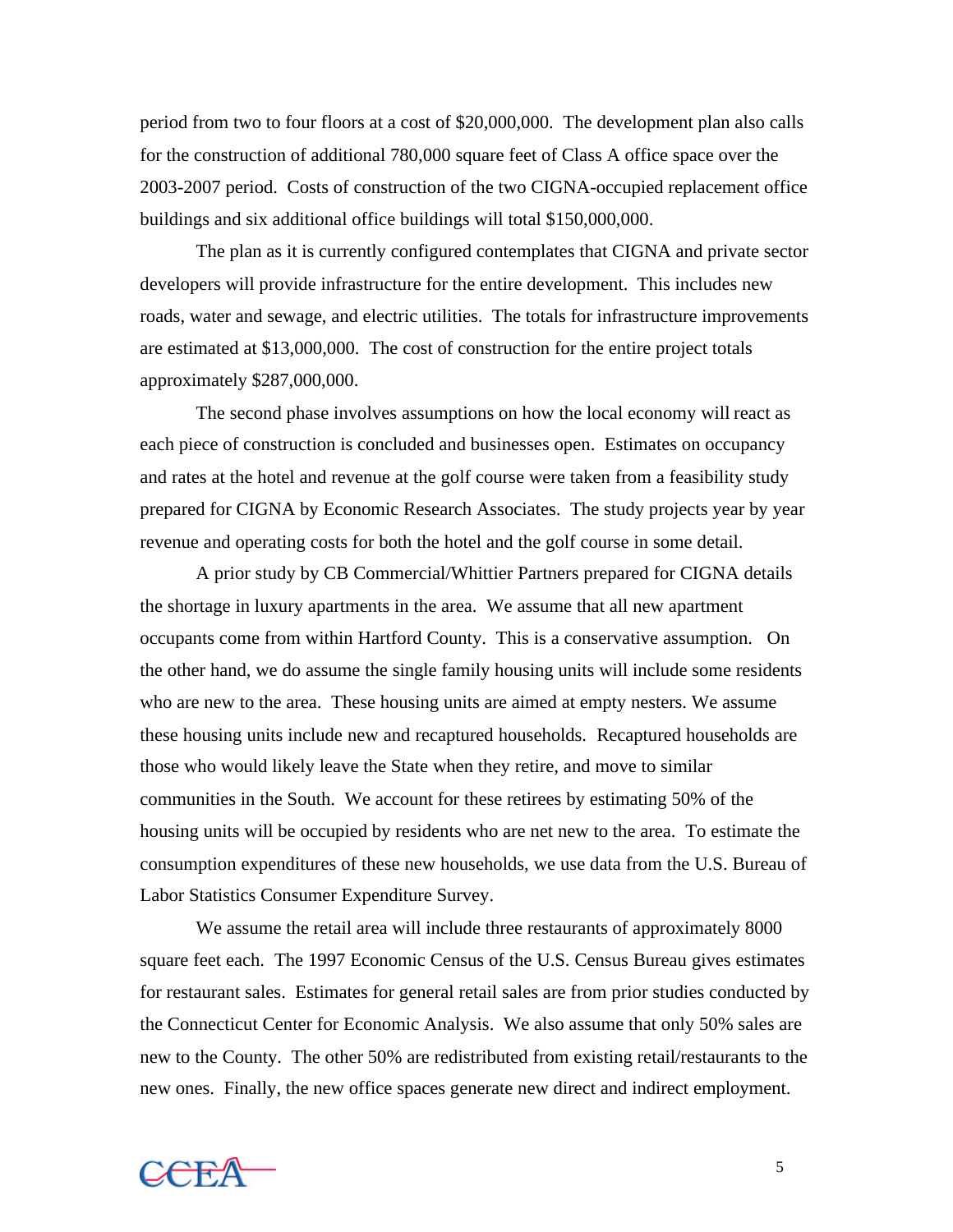We assume that new firms will move in over the three years following the construction of the new office space. These changes lead to additional employment, which will stabilize at 3120 new workers by 2010.

Our analysis assumes no state and local tax incentives. As a result, the net cost of the project is assumed to be zero for Connecticut and local taxpayers. We calculate the positive effects the campus development plan will have on state and local taxes. Any expansion in aggregate personal income and local Grand Lists increases state and local taxes. CCEA evaluates the total tax impact in each scenario using a proprietary state tax impact model. As a consequence of positive economic activity and concomitant economic in-migration, the REMI model calculates induced government spending. This is government's response to educational, police, fire and social service requirements of the new population. From a detailed study and survey performed by Economic Research Associates (ERA), we know that in this case government spending changes very little. We model this result in REMI by forcing induced state and local government spending to zero as a first order approximation to ERA's conclusions. In the following sections, we provide interpretations of the results in both scenarios for Hartford County and the State of Connecticut



.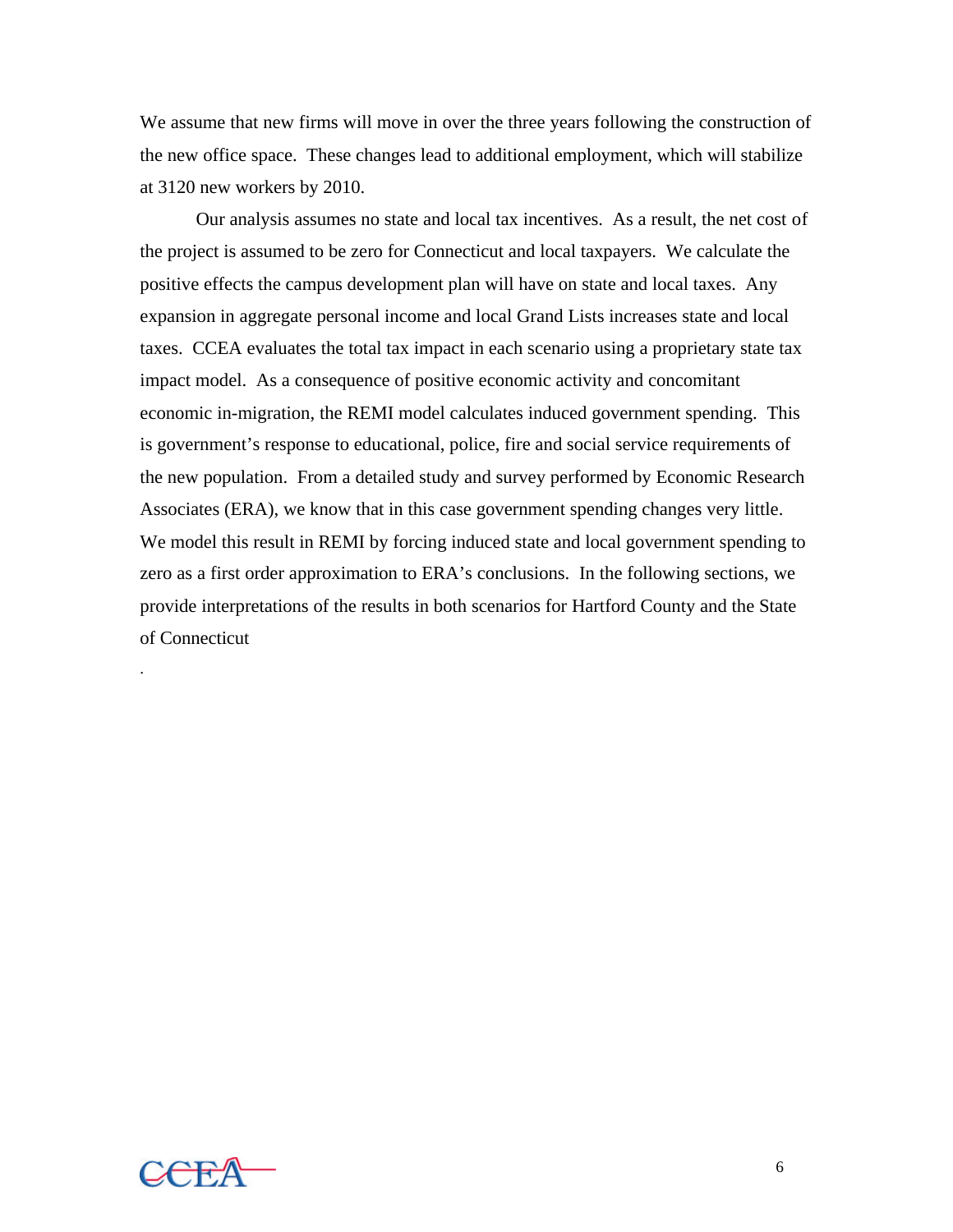### *Analysis*

This section analyzes the proposed development of the CIGNA campus in Bloomfield, with new office buildings and associated businesses, a hotel and conference center, new apartments and single family dwellings, a world class golf course, and an enclave of new boutiques and restaurants. The development plan turns the currently unused area of the CIGNA campus into a gem of economic and social activity. A fiscal analysis follows the discussion of economic variables in part two.

#### *Part 1: Economic Variables*

The proposed development plan of CIGNA campus in Bloomfield brings new economic activity. That is, the construction expenditures and resulting jobs are injections into the Hartford County economy, and the new office space brings significant new employment to the region. These new activities lead to spillover effects throughout the broader areas of Hartford County and Connecticut. Table 2 shows the combined direct and spillover effects on several key variables. The table shows the development has a large a positive effect. Variables listed as present values indicate the value of the stream of income over the next 25 years discounted to the present period using a 5 percent discount rate. This value gives an indication of how much the government would have to borrow today to receive the equivalent of that revenue stream in the future. Variables listed as annual averages indicate the amount, on average, we can expect that variable to change in a given year. Expressed this way, these variables are useful in describing the overall impact. The time paths of these variables, discussed below, indicate the expected changes in each specific year.

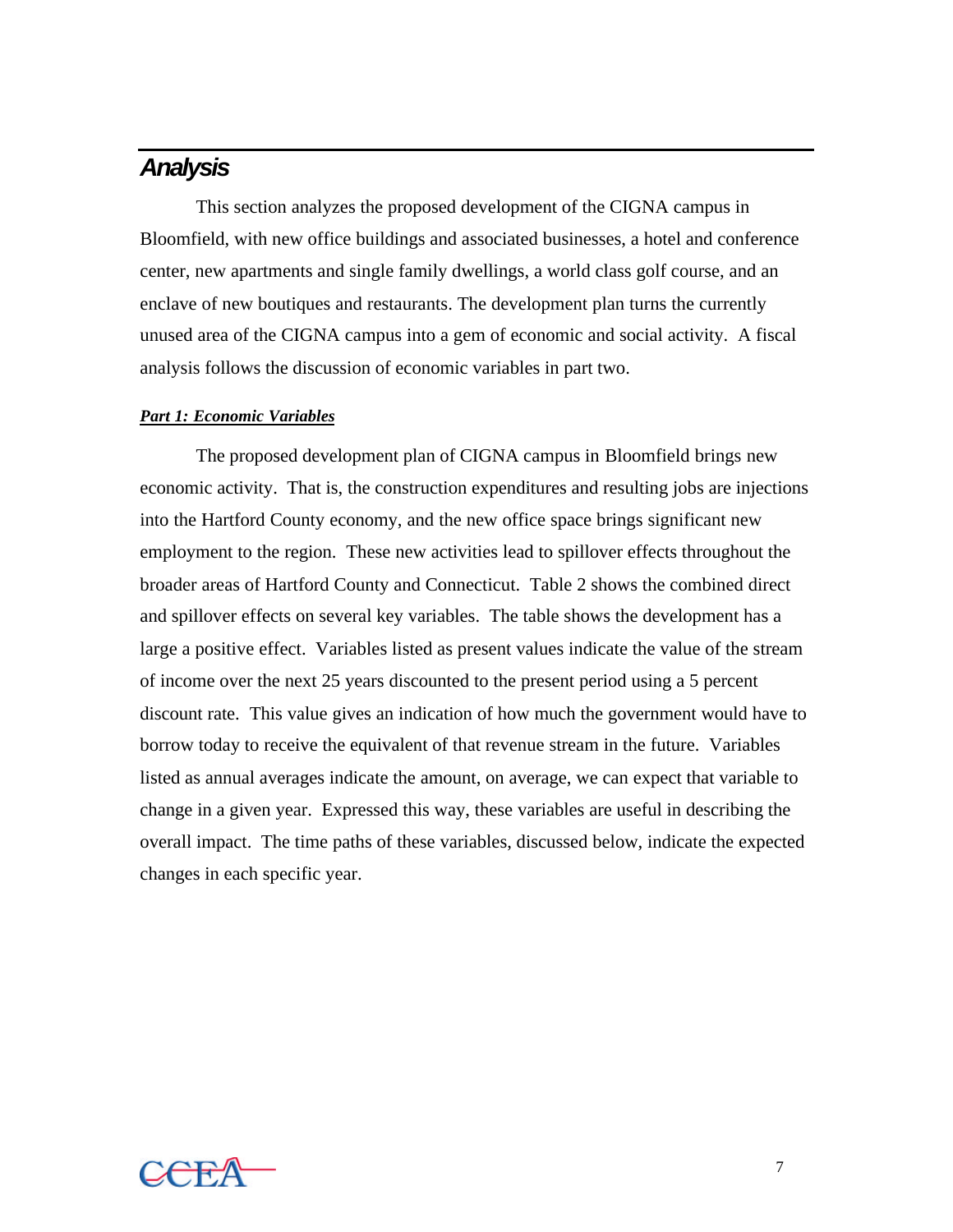### Table 2: Summary Table for CIGNA Development Scenario 2001-2025 Averages represent annual average differences from the baseline.

|                                           | <b>Hartford County</b> |                      | Connecticut |                      |
|-------------------------------------------|------------------------|----------------------|-------------|----------------------|
| Variable                                  | Average                | <b>Present Value</b> | Average     | <b>Present Value</b> |
| Gross State Product (92\$ Millions)       | \$508                  | \$5.851              | \$618       | \$7.130              |
| <b>Total Employment (Units)</b>           | 4739                   | $\blacksquare$       | 5659        |                      |
| Population (Units)                        | 5726                   |                      | 8117        |                      |
| Personal Income (\$ Millions)             | \$418                  | \$5,007              | \$603       | \$7.190              |
| New State Tax Revenue (\$ Millions)       | \$27                   | \$319                | \$36        | \$419                |
| New Local Tax Revenue (\$ Millions)       | \$20                   | \$235                | \$25        | \$294                |
| Induced Government Spending (\$ Millions) | -\$6                   | $-570$               | \$9         | \$96                 |
| Net New Tax Revenue (\$ Millions)         | \$53                   | \$624                | \$52        | \$618                |

The first key variable is gross state product (GSP). GSP is the dollar value of all final goods and services produced in the State in one year. GSP is calculated using a value-added approach, in which the value added at each stage of the production process is aggregated to produce the final value. Intermediate goods are excluded from this calculation to avoid double counting.

#### **Figure 1: Additional Gross State Product for Hartford County and Connecticut 2000 - 2025**



The campus development scenario entails increases in economic growth through increases in GSP to both Hartford County and Connecticut. In this case real GSP or RGSP is reported. It is measured in constant 1992 dollars. The average annual addition to RGSP is \$508 million for Hartford County, \$618 million for the State of Connecticut. Average annual additions to RGSP are the gains in GSP averaged over the number of years of the project. The present value of RGSP is \$5,851 million and \$7,130 million in

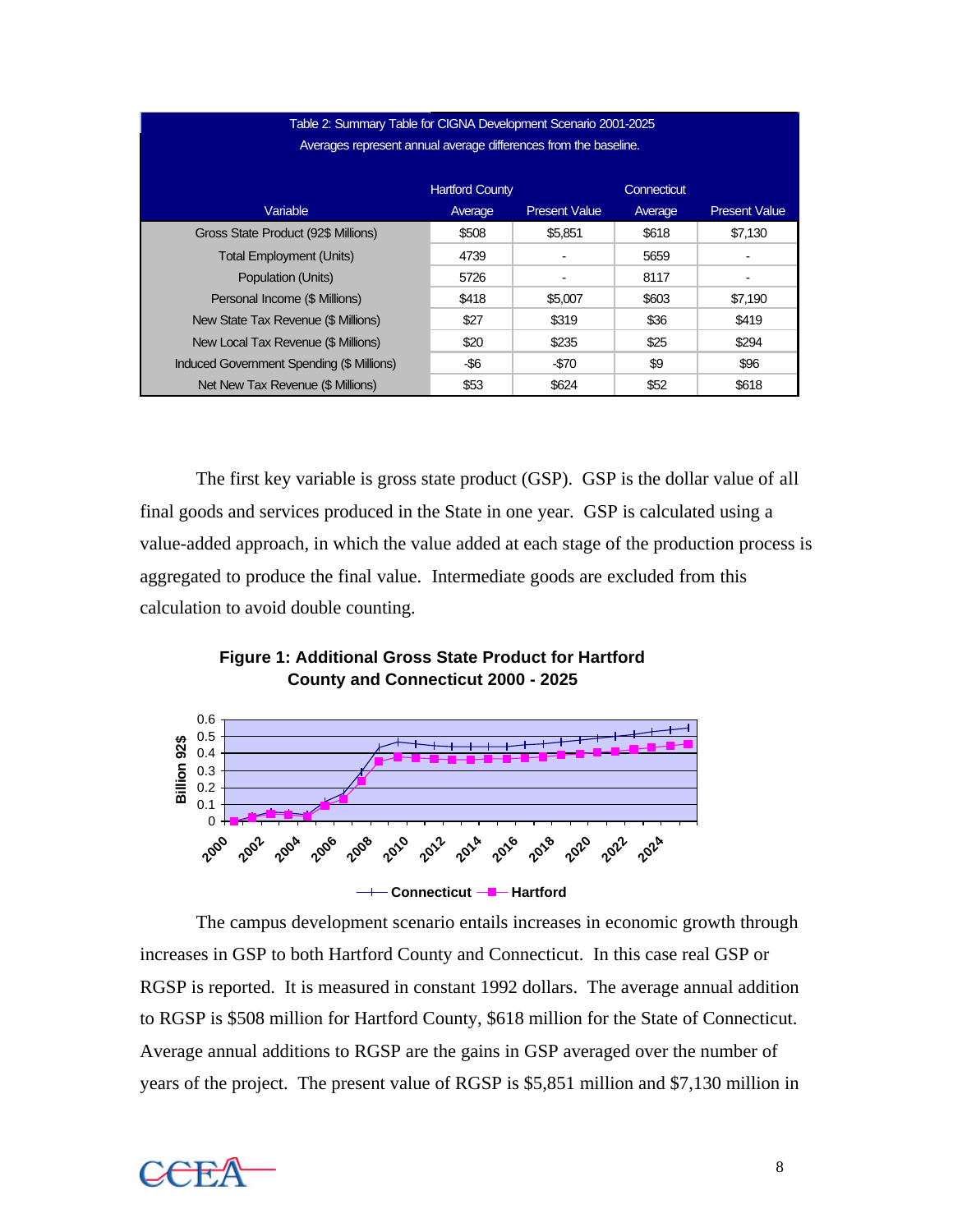Hartford County and Connecticut, respectively. These values represent substantial contributions to the economy.

For both Hartford County and the State, the contributions to GSP change over time in a similar fashion. GSP increases dramatically from 2005 to 2009, then the increase begins to taper off. The additions to GSP after 2009 depend on the extent to which new business is leveraged from the development. There is a slight drop after 2009, reflecting the end of construction activity. Figure 1 illustrates the dynamic GSP pattern.



In addition to new GSP, the development plan creates new jobs. For Hartford County, the annual average increases in new total employment are 4,739 workers for Hartford County, and 5,659 workers for the entire State. The economic development has some spillover effects on the rest of the Connecticut economy as demand for goods and services increases. This effect is reflected in the state number for employment. Figure 2 shows the time paths for the additional jobs for Hartford County and Connecticut. The changes in employment mirror the changes in GSP. After the dramatic increase in employment from 2005 to 2009 as new business increases, employment increases then begins to taper off.

Personal income grows in both Hartford County and the entire State. The average annual addition to personal income for Hartford County is \$418 million and \$603 million for Connecticut. While Hartford County receives the majority of the benefit from this program, spillover to the rest of the State does occur. Figure 3 illustrates the year by year changes in personal income for Hartford County and the State. In evaluating these trends

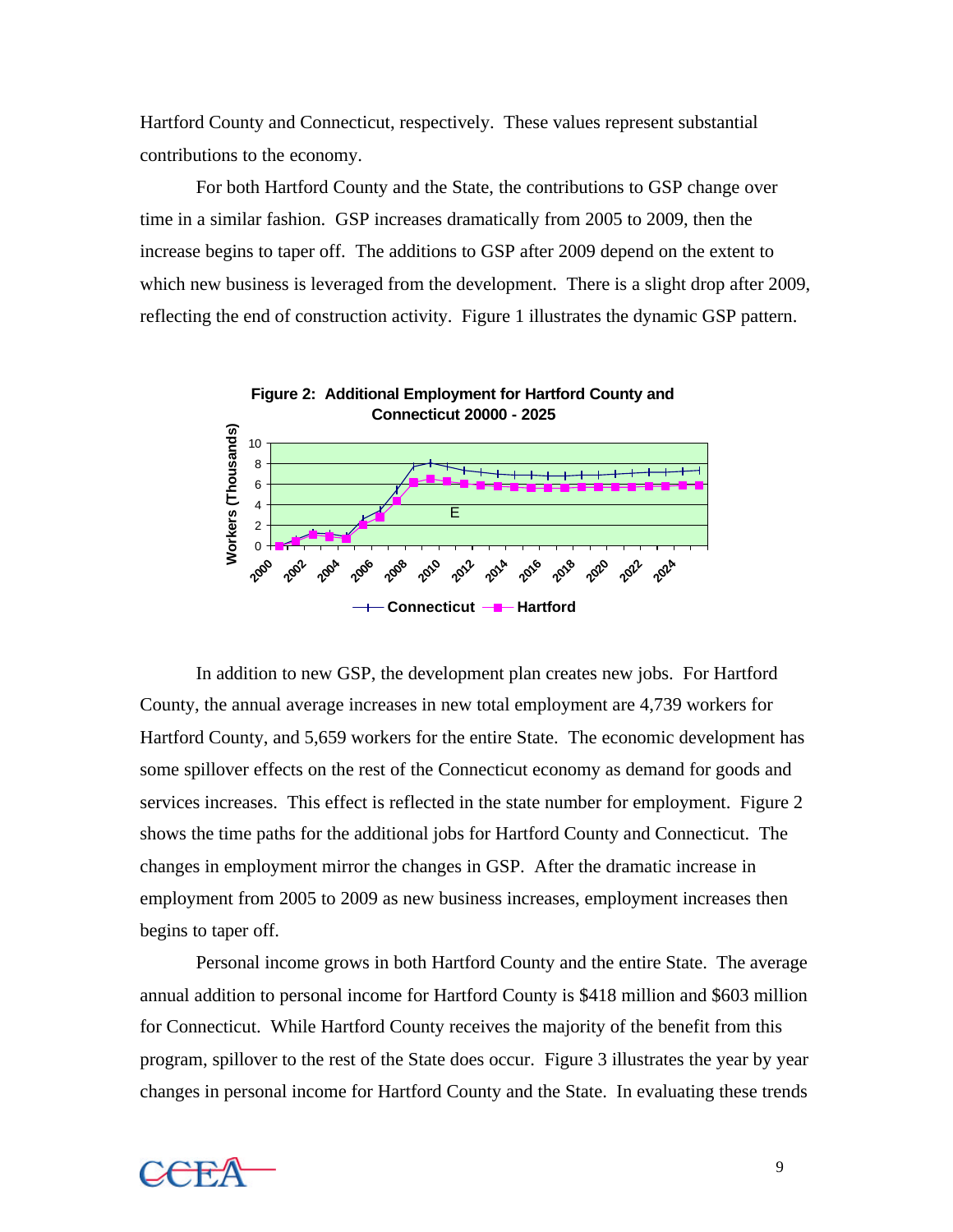one needs to recognize that personal income is in current dollar terms. That is, personal income is not adjusted for inflation. The Connecticut model assumes an inflation rate of 3 percent. Personal income exhibits the same dramatic increases from 2005 to 2009 as employment and GSP. The slow upward drift in income after 2009 reflects effects of inflation. Overall, the time pattern of increases in personal income follows the trend of GSP and new employment.



Population exhibits a similar trend to GSP, employment, and personal income. Figure 4 shows population increases dramatically 2005 to 2013 and moves at a steadier pace of increase for both Hartford County and the State. The CIGNA development plan, once completed, adds an annual average increase in population of 5,726 to Hartford County, 8,117 to Connecticut. The availability of new jobs in Hartford County will not only induce migrants to move into the area, but also spillover relative employment opportunities to the surrounding area and the entire State. Figure 4 shows the dynamic pattern of population increase.

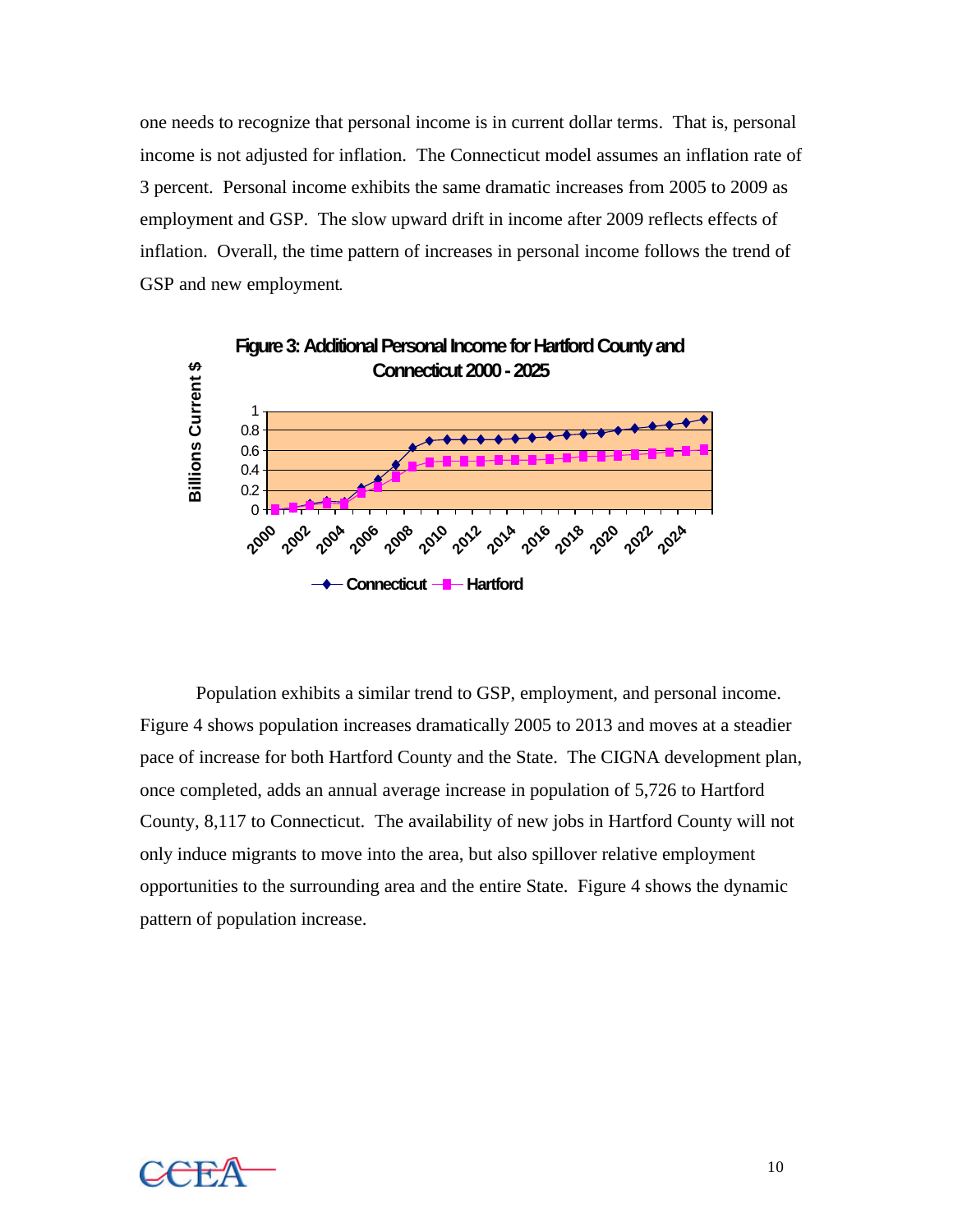

#### **Figure 4: Additional Population for Hartford County and Connecticut 2000 - 2025**

The analysis of key economic variables shows that the proposed development of the CIGNA campus has a positive impact on both Hartford County and the entire State. The direct and indirect economic activity generated by the development substantially increases GSP, employment, and personal income.

#### *Part II: Fiscal Analysis*

Fiscal impacts of the full implementation of the development plan include changes in state and local taxes as well as government expenditure. The area of greatest concern is the local impact on Hartford County. These effects are highlighted below. In addition, Cottage Grove Real Estate, Inc. commissioned a detailed analysis and survey of the tax impact on the region from ERA. These results are the most accurate description of induced government spending. They suggest there is a negligible impact on local government expenditures. Our results approximate their conclusions and follow below.

The development initiative replaces current old infrastructure with a new commercial complex that adds value to the economy both through new business activity and additions to the housing stock in Bloomfield. The growth in GSP and personal income that accompanies this project generates new tax collections. As shown in Figure 3, aggregate personal income will grow significantly generating new personal income tax

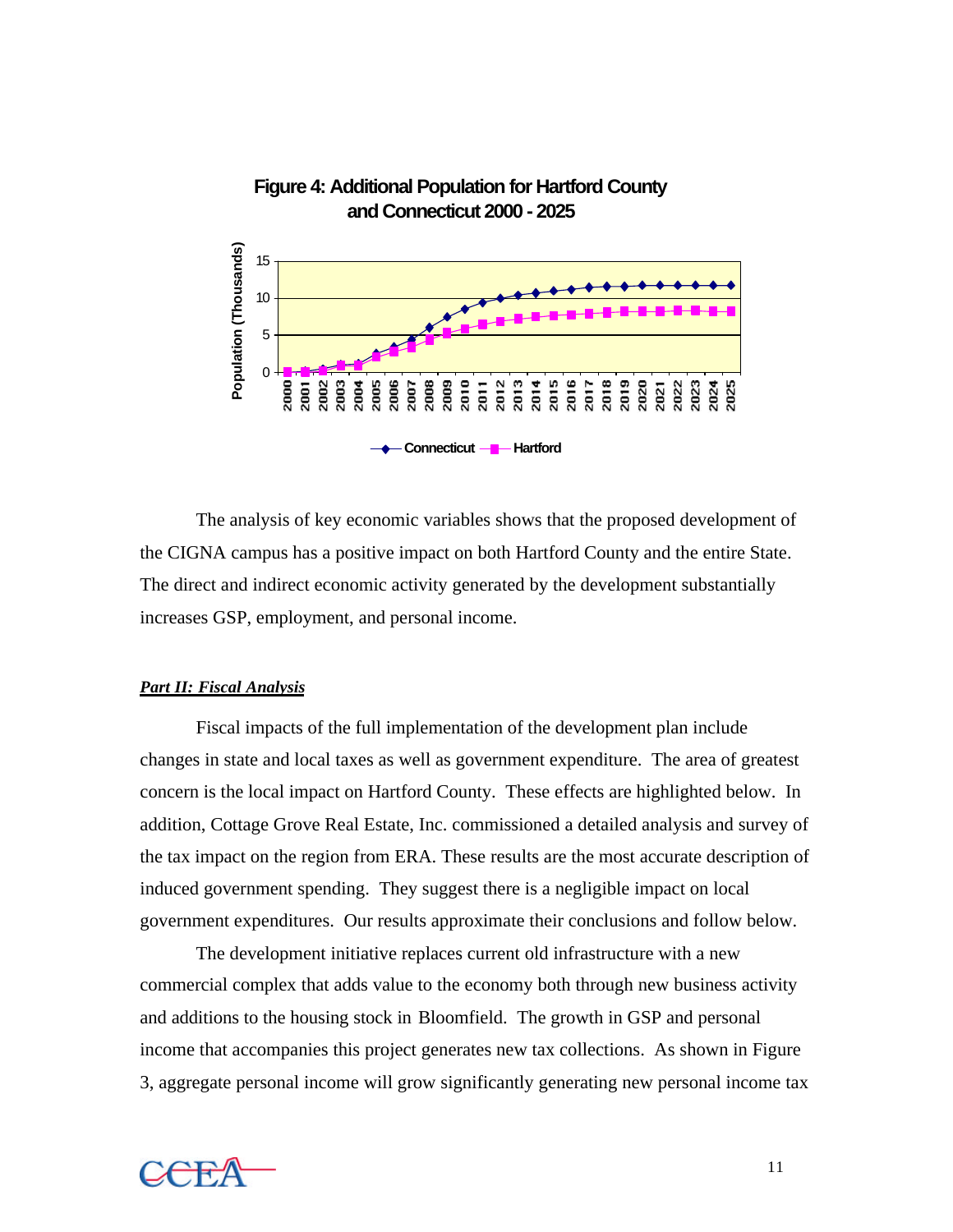revenue. Expanded consumption from new personal income will generate new sales tax receipts. Finally, a higher level of business activity in Hartford County, as indicated by growth in GSP, yields higher total business profits and, concomitantly, more corporate profits tax revenue. Table 2 above reports the tax gains for Hartford County.

Given the local nature of the project, we consider the impact of this project on taxes in Hartford County. The most direct effect on property taxes will come from the value of the developed site itself. Increased economic activity in Hartford County will attract economic migrants (new population). Some of these people will require new homes, which will increase local property tax revenue. The impact on Hartford County will be \$20 million on average annually and \$235 million in present value terms in new local tax revenue (all figures are in nominal dollar amounts). Our (nonzero) reported estimates of induced state and local government spending represent artifactual values as a first order approximation to reality. The ERA report on local (Bloomfield) fiscal impact incorporates survey detail as well as fiscal analysis. It presents a more accurate picture of the actual fiscal impact that is expected to be minimal. CIGNA and other plan developers are paying most of the utility costs and the target demographic segment does not bring school-age children into the area. Consequently, the net new state and local tax figures are positive with an additional \$53 million on average annually and \$624 million in present value terms.

Overall, both state and local governments benefit handsomely from this project. They both receive additional tax revenues while incurring minimal costs. The gain in tax revenue follows from the increased economic activity that is generated from the development project.

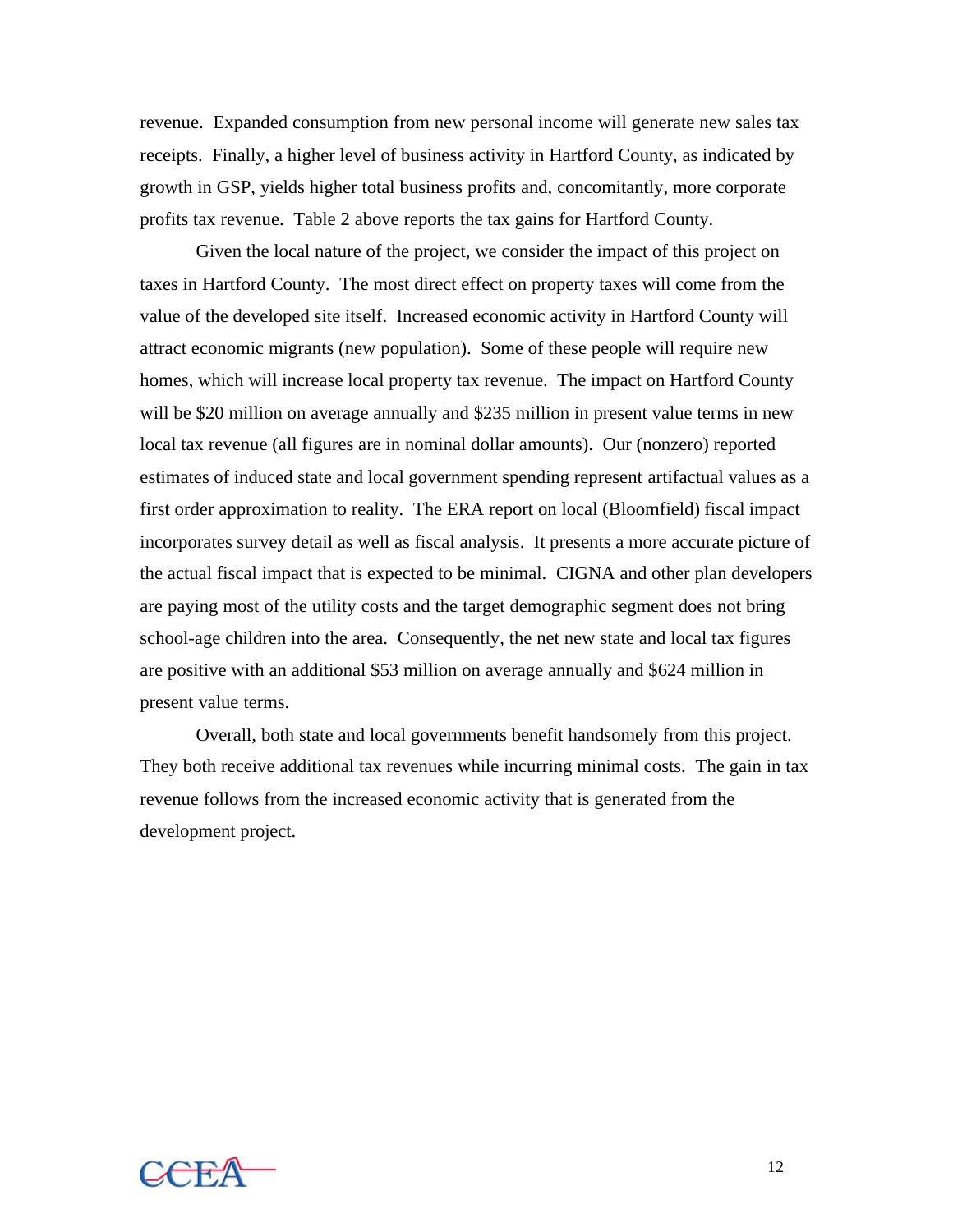### *Conclusions*

The CIGNA development project presents a clear win for Hartford County. CIGNA operations currently contribute an annual increase in GSP of roughly \$565 million and \$688 million, respectively, in Hartford County and the State.

Both Hartford County and Connecticut gain from the development of the CIGNA campus. GSP increases annually by \$508 million from (attributable to) Hartford County and \$618 million in Connecticut on average. Total employment rises by 4,739 and 5,659 in Hartford County and the State on average annually. Population grows as people are attracted into the region by these new facilities and increased economic activity. Population rises by 5,726 in Hartford County and 8,117 in Connecticut on average annually. Personal income grows by \$418 million in Hartford County and \$603 million in the State on average annually. These figures represent average annual increases above the baseline or status quo economic forecast for Hartford County and the State and do not accumulate.

The local (Hartford County) tax scenario is a bright one. Local taxes increase by \$20 million on average annually and total net new tax revenue increases by \$53 million from Hartford County. Furthermore, as there are no state or local tax incentives in the proposed plan, the direct cost to the State for generating these new taxes and economic activity is zero.

CIGNA operations contribute substantially to income and employment locally and statewide. If the proposed development plan is implemented, there will be considerably more economic growth in the region and the State than the status quo forecast predicts. Our results must be regarded as conservative as we have not estimated the long term impacts of increased business 'tourism' due to the hotel and convention facilities, nor those due to the positive amenity values of the golf course, and the retail and restaurant establishments. Bloomfield, Hartford County, Connecticut, and, CIGNA are all significant beneficiaries of this project.

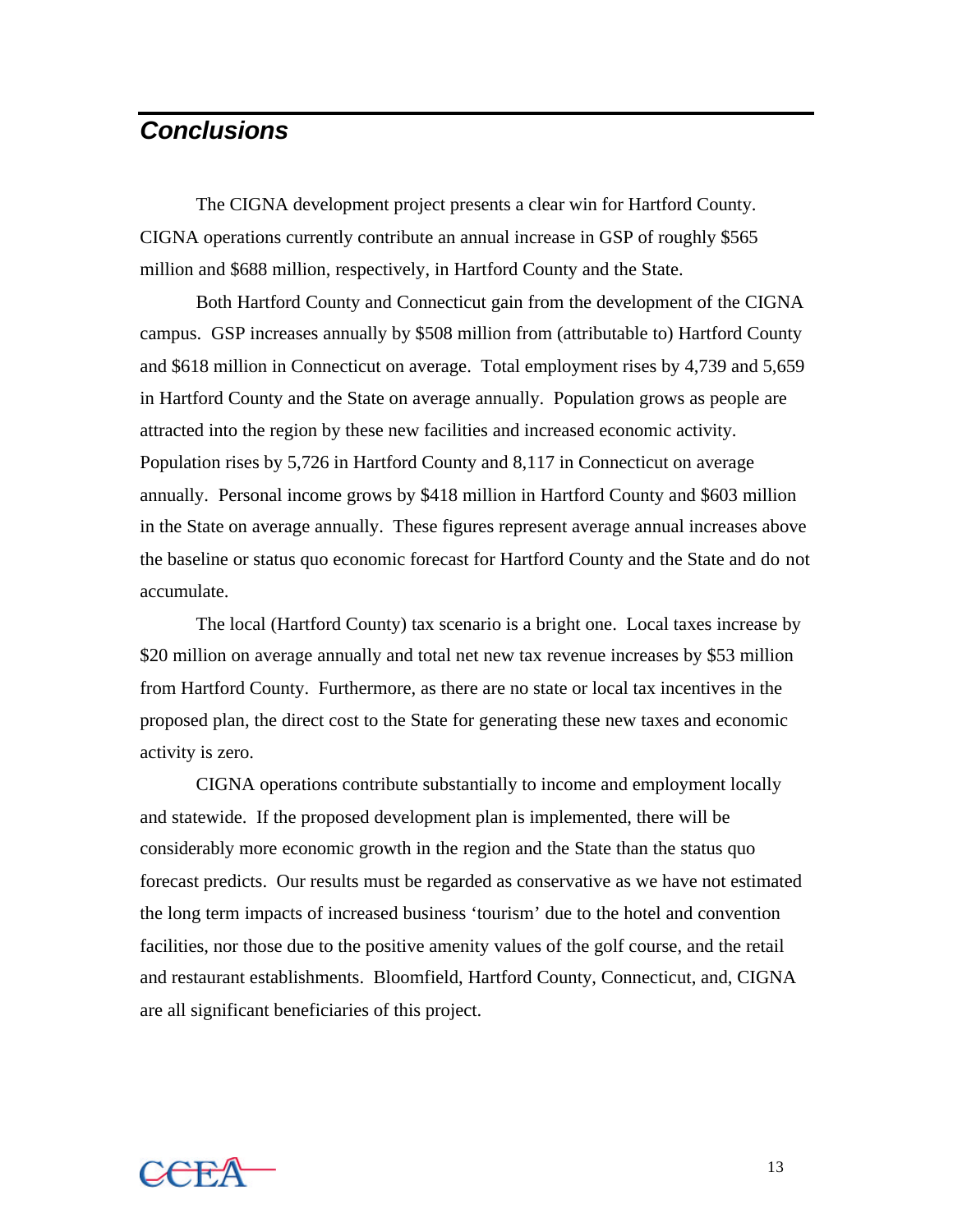*APPENDIX I: REMI OUTPUT TABLES*

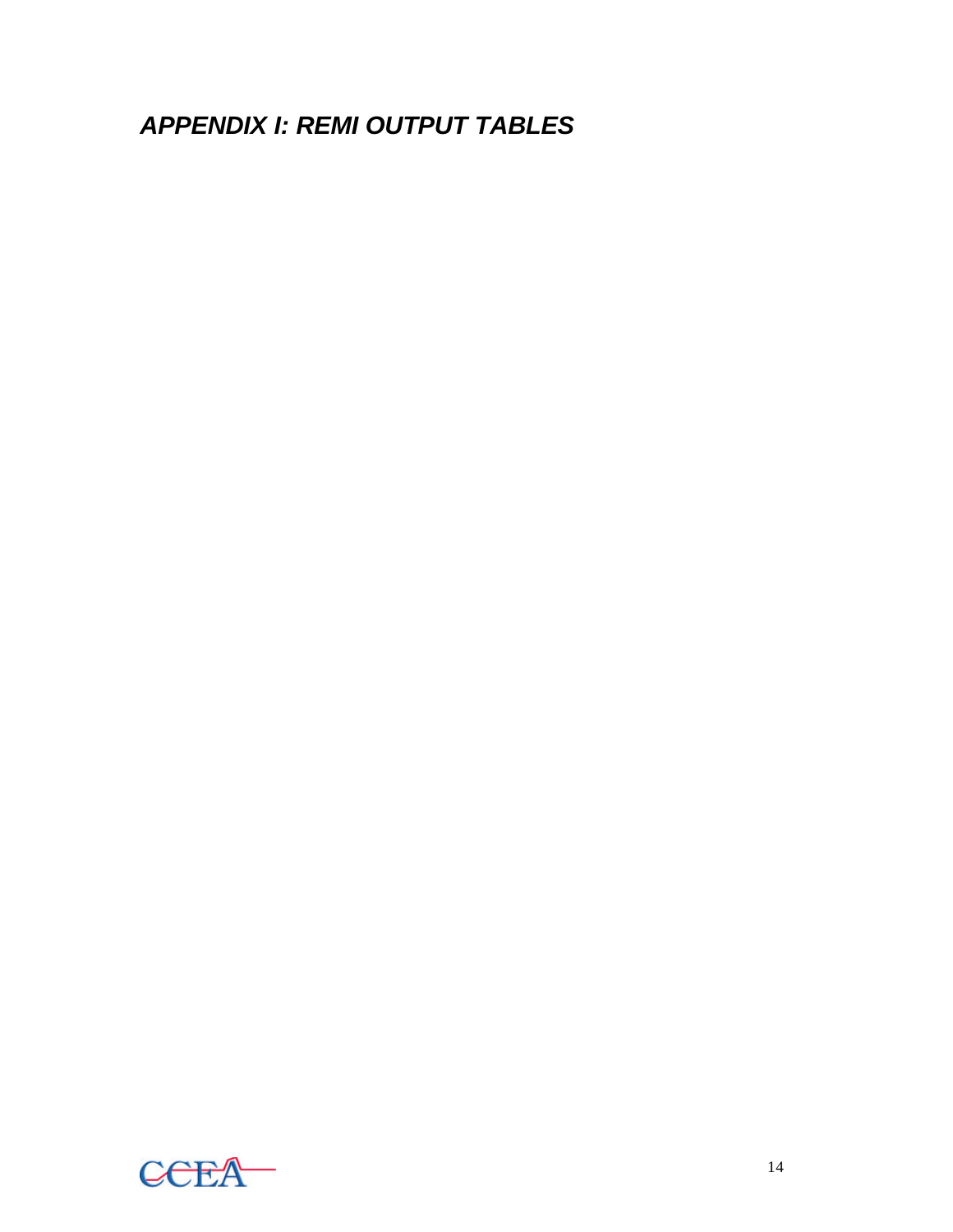|                               | Development Scenario: REMI Output for Hartford County 2000-2025 (Differences from Baseline) |                          |               |                       |               |              |                           |               |                          |                           |              |              |
|-------------------------------|---------------------------------------------------------------------------------------------|--------------------------|---------------|-----------------------|---------------|--------------|---------------------------|---------------|--------------------------|---------------------------|--------------|--------------|
|                               | 2001                                                                                        | 2002                     | 2003          | 2004                  | 2005          | 2006         | 2007                      | 2008          | 2009                     | 2010                      | 2011         | 2012         |
| <b>Employment (Thous)</b>     | 0.4937                                                                                      | 1.065                    | 0.9339        | 0.752                 | 2.13          | 2.808        | 4.408                     | 6.183         | 6.503                    | 6.273                     | 6.049        | 5.91         |
| <b>GRP (Bil 92\$)</b>         | 0.02128                                                                                     | 0.04597                  | 0.03991       | 0.02975               | 0.09237       | 0.1342       | 0.2376                    | 0.3526        | 0.3804                   | 0.3735                    | 0.3669       | 0.3646       |
| Pers Inc (Bil Nom \$)         | 0.01748                                                                                     |                          |               | 0.0591                | 0.1688        | 0.2336       | 0.3281                    | 0.4391        | 0.4807                   | 0.4891                    | 0.4933       | 0.4971       |
| PCE-Price Index 92\$          | 0.01494                                                                                     | 0.03909                  | 0.04341       | 0.04436               | 0.076         | 0.1031       | 0.1499                    | 0.2048        | 0.2276                   | 0.2292                    | 0.2215       | 0.2102       |
| Real Disp Pers Inc (Bil 92\$) | 0.007828                                                                                    | 0.0172                   | 0.03247       | 0.0287                | 0.08792       | 0.1187       | 0.158                     | 0.2027        | 0.216                    | 0.2156                    | 0.2143       | 0.2131       |
| <b>Population (Thous)</b>     | 0.06396                                                                                     | 0.2205                   | 0.812         | 0.8538                | 2.011         | 2.728        | 3.367                     | 4.347         | 5.262                    | 5.931                     | 6.44         | 6.849        |
| <b>Econ Migrants</b>          | 0.06336                                                                                     | 0.1524                   | 0.1102        | 0.04619               | 0.1708        | 0.3311       | 0.6542                    | 0.9802        | 0.9064                   | 0.6489                    | 0.4802       | 0.3752       |
| <b>Total Migrants</b>         | 0.06336                                                                                     | 0.1524                   | 0.5901        | 0.04322               | 1.164         | 0.7297       | 0.6429                    | 0.9692        | 0.8956                   | 0.6382                    | 0.4698       | 0.3651       |
| <b>Labor Force</b>            | 0.0654                                                                                      | 0.195                    | 0.3839        | 0.3825                | 0.8178        | 1.152        | 1.603                     | 2.254         | 2.758                    | 3.037                     | 3.218        | 3.349        |
| Demand (Bil 92\$)             | 0.0337                                                                                      | 0.07261                  | 0.07992       | 0.06171               | 0.198         | 0.2679       | 0.409                     | 0.567         | 0.5988                   | 0.5801                    | 0.5625       | 0.5494       |
| Output (Bil 92\$)             | 0.04333                                                                                     | 0.09217                  | 0.07616       | 0.05486               | 0.1664        | 0.2386       | 0.4335                    | 0.6509        | 0.7023                   | 0.6883                    | 0.6775       | 0.672        |
| <b>Rel Prod Manuf</b>         | 0                                                                                           | 0                        | 0             | $\Omega$              | 0             | $\mathbf 0$  | 0                         | 0             | $\Omega$                 | $\Omega$                  | 0            | $\Omega$     |
| <b>Rel Prof Manuf</b>         | $-8.12E - 05$                                                                               | $-0.0002162 - 0.0002305$ |               | -0.0002165 -0.0003487 |               | $-0.0005232$ | $-0.0008893$              | $-0.001294$   | $-0.001426$              | $-0.001393$               | $-0.001303$  | $-0.001193$  |
| <b>Labor Intensity</b>        | $-7.75E - 07$                                                                               | $-3.70E - 06$            | $-7.27E - 06$ | $-9.78E - 06$         | $-1.24E - 05$ | $-2.17E-05$  | $-3.67E-05$               | $-5.96E - 05$ |                          | $-8.60E - 05 - 0.0001097$ | $-0.0001279$ | $-0.000141$  |
| <b>Mult Adjustment</b>        | $0.00E + 00$                                                                                | $0.00E + 00$             | $0.00E + 00$  | $0.00E + 00$          | $0.00E + 00$  | $0.00E + 00$ | $0.00E + 00$              | $0.00E + 00$  | $0.00E + 00$             | $\Omega$                  | $\Omega$     | $\Omega$     |
| <b>Indust Mix Index</b>       | $-0.0002202$                                                                                | $-0.0005877$             | $-1.29E - 04$ | $-6.86E - 05$         | 0.0003277     | 0.0004705    | 0.0008155                 | 0.001166      | 0.00121                  | 0.00115                   | 0.001144     | 0.001088     |
| <b>Reg Pur Coeff (SS/Dem)</b> | $-3.82E - 05$                                                                               | $-1.02E - 04$            | $-1.47E-05$   | $-1.47E-05$           | 2.35E-05      |              | $-3.34E - 06 - 0.0001661$ | $-0.0003393$  | $-0.0004092 - 0.0004307$ |                           | $-0.0004408$ | $-0.0004443$ |
| Imports (Bil 92\$)            | 1.84E-02                                                                                    | 0.0407                   | 4.01E-02      | 3.12E-02              | 9.65E-02      | 1.33E-01     | 0.2116                    | 0.3005        | 0.3216                   | 0.3149                    | 0.3079       | 0.3028       |
| Self Supply (Bil 92\$)        | 0.01532                                                                                     | 0.0319                   | 0.03979       | 0.03053               | 0.1015        | 0.1354       | 0.1974                    | 0.2664        | 0.2772                   | 0.2653                    | 0.2545       | 0.2465       |
| Exports US/ROW (Bil 92\$)     | $-0.0006351$                                                                                | $-0.002247$              | $-0.003826$   | $-0.005138$           | $-0.007601$   | $-0.01114$   | $-0.01692$                | $-0.02519$    | $-0.03356$               | $-0.04062$                | $-0.04598$   | $-0.04964$   |
| Exports - MR (Bil 92\$)       | 0.0003471                                                                                   | 0.0006013                | 0.0002642     | $-0.0002337$          | 0.0008001     | 0.001086     | 0.002411                  | 0.003558      | 0.002509                 | 0.0007949                 | $-0.0006113$ | $-0.001598$  |
| Exog Prod (Bil 92\$)          | 0.02829                                                                                     | 0.06191                  | 0.03993       | 0.02971               | 0.07167       | 0.1132       | 0.2506                    | 0.4061        | 0.4562                   | 0.4629                    | 0.4695       | 0.4767       |
| Wage Rate (Thous Nom\$)       | 0.002144                                                                                    | 0.00716                  | 0.00742       | 0.005676              | 0.00951       | 0.04293      | 0.1222                    | 0.2058        | 0.235                    | 0.2368                    | 0.2333       | 0.2276       |

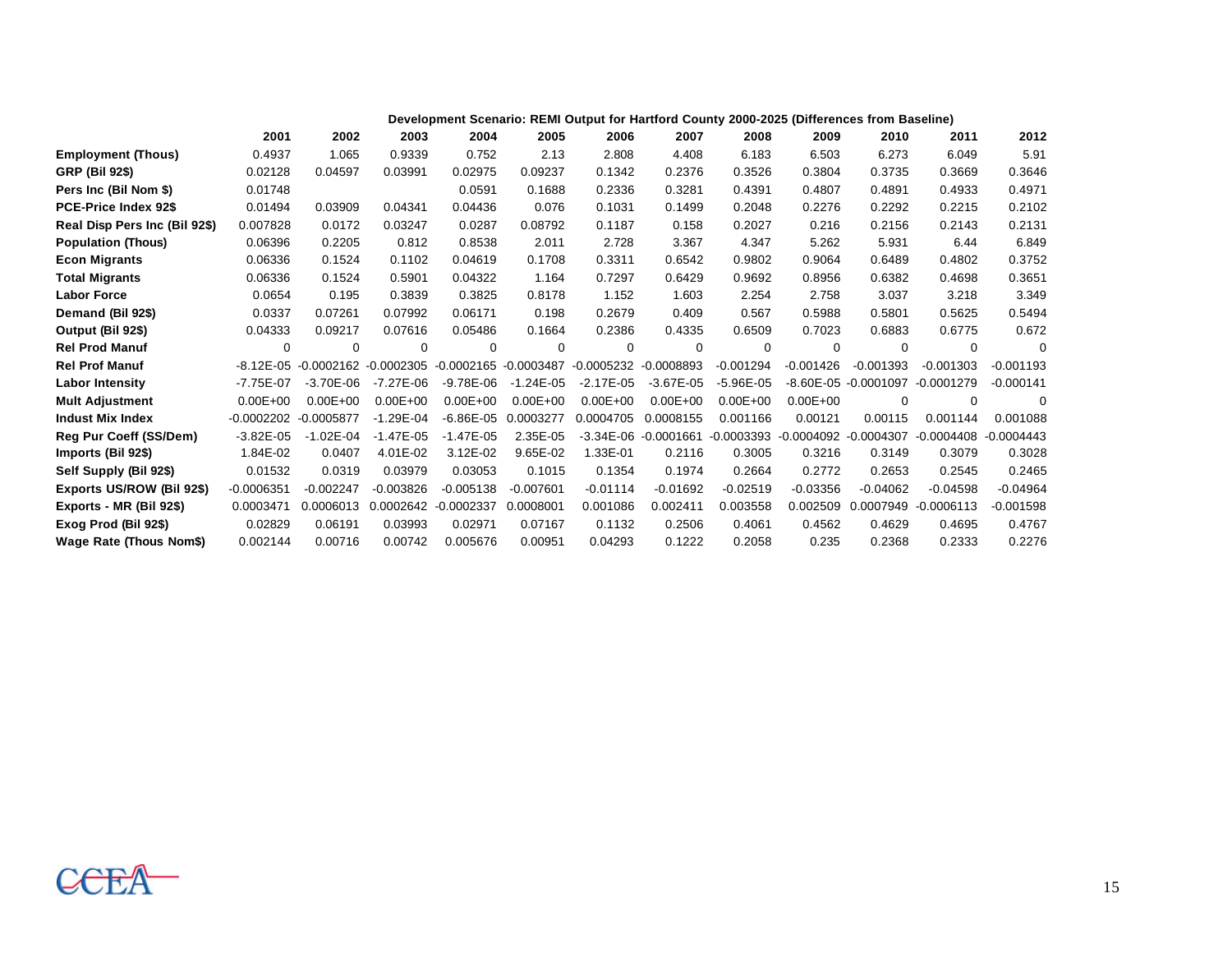|                                         | 2013         | 2014                 | 2015         | 2016         | 2017         | 2018         | 2019                             | 2020         | 2021                  | 2022        | 2023          | 2024          | 2025          |
|-----------------------------------------|--------------|----------------------|--------------|--------------|--------------|--------------|----------------------------------|--------------|-----------------------|-------------|---------------|---------------|---------------|
| <b>Employment (Thous)</b>               | 5.807        | 5.732                | 5.678        | 5.652        | 5.65         | 5.692        | 5.689                            | 5.733        | 5.77                  | 5.81        | 5.851         | 5.892         | 5.935         |
| <b>GRP (Bil 92\$)</b>                   | 0.3645       | 0.3662               | 0.3693       | 0.3741       | 0.3804       | 0.3892       | 0.3959                           | 0.4053       | 0.4145                | 0.4242      | 0.434         | 0.4441        | 0.4544        |
| Pers Inc (Bil Nom \$)                   | 0.5011       | 0.5059               | 0.5111       | 0.5173       | 0.5251       | 0.5351       | 0.5431                           | 0.5537       | 0.5641                | 0.5759      | 0.5875        | 0.6           | 0.6128        |
| PCE-Price Index 92\$                    | 0.1976       | 0.1848               | 0.1724       | 0.1608       | 0.1503       | 0.1416       | 0.1326                           | 0.1254       | 0.1184                | 0.1118      | 0.1051        | 0.09851       | 0.09232       |
| <b>Real Disp Pers Inc (Bil</b><br>92\$) | 0.2121       | 0.2115               | 0.2108       | 0.2104       | 0.2105       | 0.211        | 0.2107                           | 0.211        | 0.2112                | 0.2117      | 0.2121        | 0.2126        | 0.2131        |
| <b>Population (Thous)</b>               | 7.182        | 7.453                | 7.677        | 7.857        | 8.001        | 8.119        | 8.208                            | 8.268        | 8.306                 | 8.323       | 8.316         | 8.294         | 8.257         |
| <b>Econ Migrants</b>                    | 0.2955       | 0.2323               | 0.1812       | 0.1387       | 0.1041       | 0.07995      | 0.05372                          | 0.03358      | 0.0157                | $-0.003111$ | $-0.02093$    | $-0.03813$    | $-0.05288$    |
| <b>Total Migrants</b>                   | 0.2856       | 0.2224               | 0.1712       | 0.1286       | 0.09381      | 0.06955      | 0.04332                          | 0.02327      | 0.005724              | $-0.01271$  | $-0.03005$    | $-0.04685$    | $-0.06115$    |
| <b>Labor Force</b>                      | 3.44         | 3.508                | 3.561        | 3.612        | 3.661        | 3.71         | 3.755                            | 3.799        | 3.849                 | 3.903       | 3.957         | 4.012         | 4.061         |
| Demand (Bil 92\$)                       | 0.54         | 0.5343               | 0.5311       | 0.5307       | 0.533        | 0.5384       | 0.5422                           | 0.5493       | 0.5563                | 0.5643      | 0.5724        | 0.5811        | 0.5902        |
| Output (Bil 92\$)                       | 0.6712       | 0.6745               | 0.6807       | 0.6897       | 0.7013       | 0.7155       | 0.7292                           | 0.7453       | 0.7617                | 0.7789      | 0.7965        | 0.8145        | 0.833         |
| <b>Rel Prod Manuf</b>                   | 0            | 0                    | $\Omega$     | 0            | $\Omega$     | 0            | $\Omega$                         | $\Omega$     | $\Omega$              | $\Omega$    | 0             | $\Omega$      | $\Omega$      |
| <b>Rel Prof Manuf</b>                   |              | -0.001078 -0.0009677 | $-0.000865$  | $-0.0007717$ | $-0.0006891$ | $-0.0006207$ | $-0.0005555$                     | $-0.0005023$ | -0.0004532 -0.0004089 |             | $-0.000367$   | $-0.0003281$  | $-0.0002929$  |
| <b>Labor Intensity</b>                  | $-0.0001493$ | $-0.0001535$         | $-0.0001544$ | $-0.0001527$ | $-0.0001488$ |              | -0.0001433 -0.0001365 -0.0001284 |              | -0.0001199 -0.0001109 |             | $-1.01E - 04$ | $-9.13E - 05$ | $-8.14E - 05$ |
| <b>Mult Adjustment</b>                  | $\Omega$     | $\Omega$             | $\Omega$     | 0            | $\Omega$     | $\Omega$     | $\Omega$                         | $\Omega$     | $\Omega$              | $\Omega$    | 0             | $0.00E + 00$  | $0.00E + 00$  |
| <b>Indust Mix Index</b>                 | 0.001053     | 0.001034             | 0.001033     | 0.001025     | 0.001017     | 0.0009736    | 0.000993                         | 0.0009704    | 0.0009602             | 0.0009531   | 0.0009478     | 0.0009443     | 0.0009416     |
| Reg Pur Coeff (SS/Dem)                  | $-0.0004397$ | $-0.0004316$         | $-0.0004184$ | $-0.0004038$ | $-0.0003864$ | $-0.0003709$ | $-0.0003529$                     | $-0.0003363$ | -0.0003192 -0.0003027 |             | $-0.0002859$  | $-0.0002692$  | $-0.000253$   |
| Imports (Bil 92\$)                      | 0.2991       | 0.2968               | 0.2954       | 0.2954       | 0.2964       | 0.2991       | 0.3008                           | 0.3041       | 0.3074                | 0.3112      | 0.315         | 0.319         | 0.3233        |
| Self Supply (Bil 92\$)                  | 0.2409       | 0.2375               | 0.2357       | 0.2354       | 0.2366       | 0.2393       | 0.2414                           | 0.2451       | 0.2488                | 0.2531      | 0.2575        | 0.2621        | 0.2669        |
| Exports US/ROW (Bil 92\$)               | $-0.05176$   | $-0.05257$           | $-0.05233$   | $-0.05128$   | $-0.04965$   | $-0.04764$   | $-0.04534$                       | $-0.0429$    | $-0.04039$            | $-0.03785$  | $-0.03531$    | $-0.03279$    | $-0.03032$    |
| Exports - MR (Bil 92\$)                 | $-0.002208$  | $-0.002481$          | $-0.002486$  | $-0.00227$   | $-0.001881$  |              | $-0.001358 - 0.0008011$          | $-0.0001535$ | 0.0005121             | 0.0012      | 0.001884      | 0.002576      | 0.003256      |
| Exog Prod (Bil 92\$)                    | 0.4842       | 0.4921               | 0.4998       | 0.5079       | 0.5163       | 0.5252       | 0.5339                           | 0.5432       | 0.5527                | 0.5625      | 0.5725        | 0.5827        | 0.5932        |
| Wage Rate (Thous Nom\$)                 | 0.2214       | 0.2156               | 0.2104       | 0.206        | 0.2025       | 0.2003       | 0.1984                           | 0.1978       | 0.1976                | 0.1979      | 0.1983        | 0.1989        | 0.1998        |

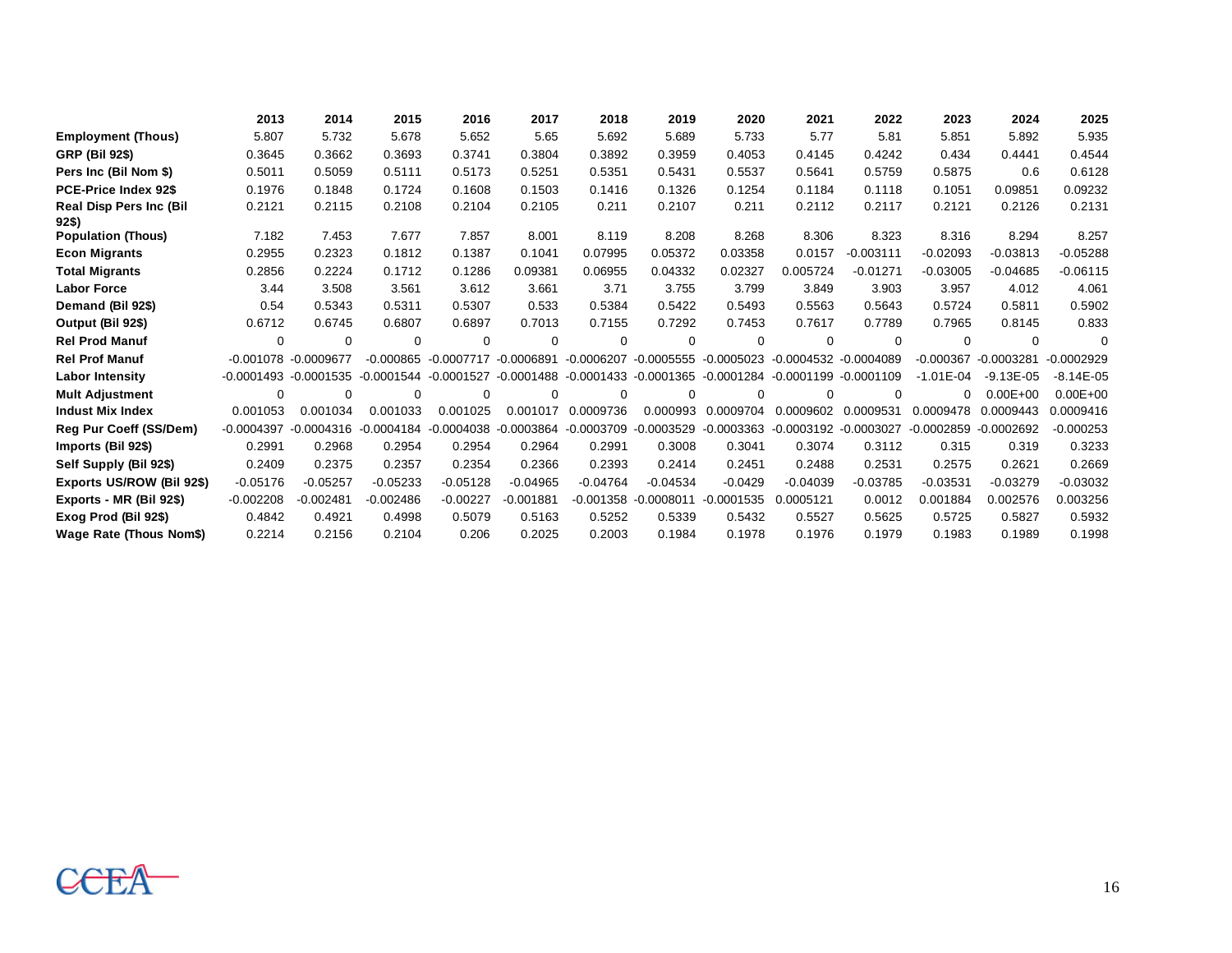|                               | Development Scenario: REMI Output for Connecticut 2000-2025 (Differences from Baseline) |               |               |               |              |               |               |               |               |              |               |               |
|-------------------------------|-----------------------------------------------------------------------------------------|---------------|---------------|---------------|--------------|---------------|---------------|---------------|---------------|--------------|---------------|---------------|
|                               | 2001                                                                                    | 2002          | 2003          | 2004          | 2005         | 2006          | 2007          | 2008          | 2009          | 2010         | 2011          | 2012          |
| <b>Employment (Thous)</b>     | 0.5981                                                                                  | 1.281         | 1.146         | 0.9004        | 2.605        | 3.447         | 5.481         | 7.725         | 8.082         | 7.732        | 7.404         | 7.19          |
| <b>GRP (Bil 92\$)</b>         | 0.02586                                                                                 | 0.05553       | 0.04929       | 0.03612       | 0.1142       | 0.1657        | 0.2942        | 0.4366        | 0.4683        | 0.4561       | 0.445         | 0.4397        |
| Pers Inc (Bil Nom \$)         | 0.02728                                                                                 | 0.06299       | 0.08676       | 0.0773        | 0.2182       | 0.3065        | 0.4576        | 0.6349        | 0.6988        | 0.7081       | 0.7107        | 0.7136        |
| PCE-Price Index 92\$          | 0.005081                                                                                | 0.01299       | 0.01433       | 0.01405       | 0.02586      | 0.03598       | 0.05489       | 0.07713       | 0.08588       | 0.08578      | 0.08205       | 0.07721       |
| Real Disp Pers Inc (Bil 92\$) | 0.01278                                                                                 | 0.02819       | 0.04298       | 0.03713       | 0.1107       | 0.1517        | 0.2156        | 0.2882        | 0.3095        | 0.3082       | 0.3056        | 0.3035        |
| <b>Population (Thous)</b>     | 0.1101                                                                                  | 0.373         | 1.051         | 1.127         | 2.433        | 3.404         | 4.457         | 6.044         | 7.52          | 8.576        | 9.342         | 9.931         |
| <b>Econ Migrants</b>          | 0.1086                                                                                  | 0.2569        | 0.1933        | 0.07635       | 0.3136       | 0.5751        | 1.052         | 1.562         | 1.432         | 0.9919       | 0.6904        | 0.504         |
| <b>Total Migrants</b>         | 0.1086                                                                                  | 0.2569        | 0.6733        | 0.07337       | 1.307        | 0.9736        | 1.041         | 1.551         | 1.421         | 0.9811       | 0.6798        | 0.4938        |
| <b>Labor Force</b>            | 0.1128                                                                                  | 0.3411        | 0.5956        | 0.6104        | 1.185        | 1.73          | 2.541         | 3.697         | 4.61          | 5.139        | 5.46          | 5.667         |
| Demand (Bil 92\$)             | 0.04439                                                                                 | 0.09529       | 0.1008        | 0.07686       | 0.2462       | 0.3343        | 0.5262        | 0.7392        | 0.7774        | 0.7448       | 0.7144        | 0.6911        |
| Output (Bil 92\$)             | 0.05157                                                                                 | 0.1091        | 0.09216       | 0.06506       | 0.2037       | 0.2904        | 0.5261        | 0.7874        | 0.8418        | 0.8158       | 0.7949        | 0.7828        |
| <b>Rel Prod Manuf</b>         | 0                                                                                       | 0             | $\Omega$      | 0             | 0            | 0             | 0             | $\Omega$      | $\Omega$      | 0            | $\Omega$      | $\Omega$      |
| <b>Rel Prof Manuf</b>         | $-3.50E-05$                                                                             | $-9.05E - 05$ | $-9.70E - 05$ | $-8.86E - 05$ | $-0.0001546$ | $-0.0002288$  | $-0.0003843$  | $-0.000558$   | $-0.0006125$  | $-0.0005934$ | $-0.0005487$  | $-0.0004964$  |
| <b>Labor Intensity</b>        | $-4.17E-07$                                                                             | $-2.09E - 06$ | $-3.99E - 06$ | $-5.48E - 06$ | $-7.45E-06$  | $-1.20E - 05$ | $-1.92E - 05$ | $-3.03E - 05$ | $-4.30E - 05$ | $-5.42E-05$  | $-6.27E-05$   | $-6.87E-05$   |
| <b>Mult Adjustment</b>        | $0.00E + 00$                                                                            | $0.00E + 00$  | $0.00E + 00$  | $0.00E + 00$  | $0.00E + 00$ | $0.00E + 00$  | $0.00E + 00$  | $0.00E + 00$  | $0.00E + 00$  | $\Omega$     | $\Omega$      |               |
| <b>Indust Mix Index</b>       | $-0.0001287$                                                                            | $-0.0004473$  | $-6.49E - 05$ | $-9.44E - 05$ | 0.0005388    | 0.0006933     | 0.00121       | 0.001622      | 0.001347      | 0.0009336    | 0.0006809     | 0.0004578     |
| <b>Reg Pur Coeff (SS/Dem)</b> | $-3.93E - 06$                                                                           | $-1.72E - 05$ | 6.50E-06      | $-3.10E - 06$ | 2.65E-05     | 3.26E-05      | 3.45E-05      | 3.62E-05      | 1.85E-05      | 1.61E-06     | $-9.24E - 06$ | $-1.22E - 05$ |
| Imports (Bil 92\$)            | 2.02E-02                                                                                | 0.04498       | 4.32E-02      | 3.44E-02      | 1.04E-01     | 1.41E-01      | 0.2262        | 0.3209        | 0.3423        | 0.3322       | 0.3218        | 0.3128        |
| Self Supply (Bil 92\$)        | 0.02422                                                                                 | 0.05033       | 0.05757       | 0.04242       | 0.1427       | 0.1931        | 0.3001        | 0.4183        | 0.4351        | 0.4126       | 0.3926        | 0.3783        |
| Exports US/ROW (Bil 92\$)     | $-0.0009079$                                                                            | $-0.003136$   | $-0.005333$   | $-0.00705$    | $-0.01066$   | $-0.01591$    | $-0.02454$    | $-0.03698$    | $-0.04945$    | $-0.05973$   | $-0.06732$    | $-0.07225$    |
| Exports - MR (Bil 92\$)       | $\Omega$                                                                                | $\mathbf 0$   | $\Omega$      | $\Omega$      | $\mathbf 0$  | $\mathbf 0$   | 0             | $\Omega$      | $\Omega$      | $\Omega$     | $\Omega$      | 0             |
| Exog Prod (Bil 92\$)          | 0.02829                                                                                 | 0.06191       | 0.03993       | 0.02971       | 0.07167      | 0.1132        | 0.2506        | 0.4061        | 0.4562        | 0.4629       | 0.4695        | 0.4767        |
| Wage Rate (Thous Nom\$)       | 0.001129                                                                                | 0.003403      | 0.003571      | 0.002781      | 0.005646     | 0.01894       | 0.04978       | 0.08237       | 0.09342       | 0.0934       | 0.09115       | 0.08808       |

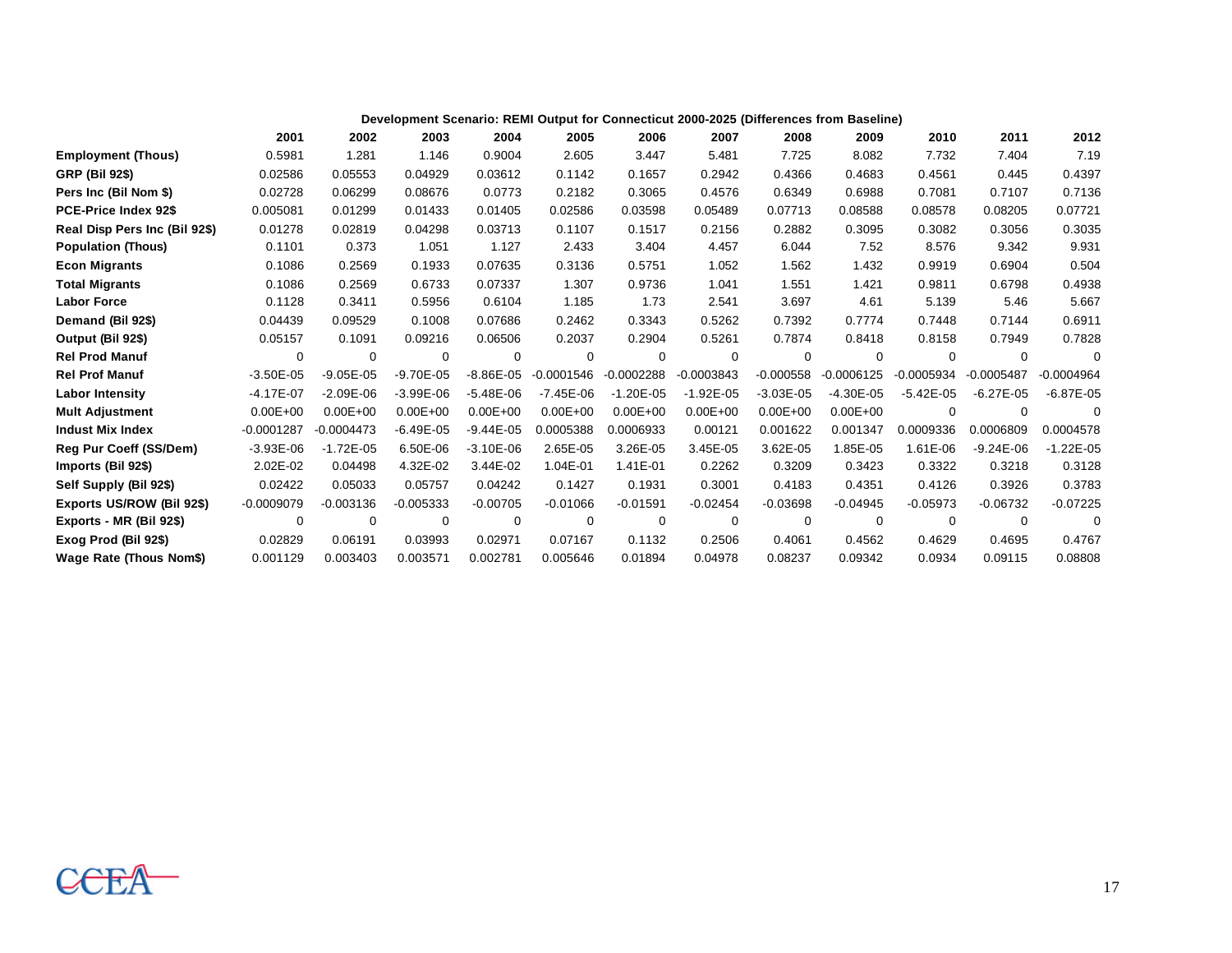|                               | 2013          | 2014          | 2015          | 2016          | 2017          | 2018          | 2019         | 2020          | 2021          | 2022         | 2023          | 2024         | 2025          |
|-------------------------------|---------------|---------------|---------------|---------------|---------------|---------------|--------------|---------------|---------------|--------------|---------------|--------------|---------------|
| <b>Employment (Thous)</b>     | 7.038         | 6.937         | 6.871         | 6.847         | 6.858         | 6.921         | 6.937        | 7.008         | 7.071         | 7.138        | 7.205         | 7.272        | 7.341         |
| <b>GRP (Bil 92\$)</b>         | 0.438         | 0.4393        | 0.4429        | 0.449         | 0.4572        | 0.4685        | 0.4776       | 0.4897        | 0.5017        | 0.5143       | 0.5269        | 0.5398       | 0.5529        |
| Pers Inc (Bil Nom \$)         | 0.7175        | 0.7236        | 0.7313        | 0.7414        | 0.7547        | 0.7718        | 0.7866       | 0.8057        | 0.8249        | 0.8462       | 0.8677        | 0.8904       | 0.914         |
| <b>PCE-Price Index 92\$</b>   | 0.07196       | 0.06691       | 0.06219       | 0.05804       | 0.05443       | 0.05162       | 0.04881      | 0.04671       | 0.04465       | 0.04272      | 0.04086       | 0.03909      | 0.03743       |
| Real Disp Pers Inc (Bil 92\$) | 0.302         | 0.3014        | 0.3011        | 0.3014        | 0.3026        | 0.3046        | 0.3056       | 0.3076        | 0.3094        | 0.3118       | 0.3139        | 0.3164       | 0.3187        |
| <b>Population (Thous)</b>     | 10.39         | 10.75         | 11.03         | 11.25         | 11.42         | 11.56         | 11.66        | 11.73         | 11.77         | 11.79        | 11.77         | 11.74        | 11.7          |
| <b>Econ Migrants</b>          | 0.369         | 0.2675        | 0.1901        | 0.1311        | 0.0875        | 0.05962       | 0.02827      | 0.004812      | $-0.0169$     | $-0.0405$    | $-0.06103$    | $-0.07997$   | $-0.09634$    |
| <b>Total Migrants</b>         | 0.3589        | 0.2575        | 0.1799        | 0.1207        | 0.07685       | 0.04889       | 0.01749      | $-0.005887$   | $-0.02732$    | $-0.05062$   | $-0.07071$    | $-0.0893$    | $-0.1053$     |
| <b>Labor Force</b>            | 5.795         | 5.882         | 5.943         | 5.996         | 6.047         | 6.104         | 6.157        | 6.217         | 6.291         | 6.372        | 6.448         | 6.525        | 6.596         |
| Demand (Bil 92\$)             | 0.6745        | 0.665         | 0.6612        | 0.6609        | 0.665         | 0.6734        | 0.6803       | 0.6927        | 0.7044        | 0.7172       | 0.7284        | 0.7434       | 0.7581        |
| Output (Bil 92\$)             | 0.7781        | 0.7801        | 0.7867        | 0.7977        | 0.8125        | 0.831         | 0.8487       | 0.8695        | 0.8907        | 0.913        | 0.9354        | 0.9583       | 0.9817        |
| <b>Rel Prod Manuf</b>         | $\mathbf 0$   | $\mathbf 0$   | $\mathbf 0$   | $\mathbf 0$   | $\Omega$      | $\mathbf 0$   | 0            | $\mathbf 0$   | $\Omega$      | $\Omega$     | 0             | $\Omega$     | $\Omega$      |
| <b>Rel Prof Manuf</b>         | $-0.0004432$  | $-0.0003934$  | $-0.0003484$  | $-0.0003087$  | $-0.0002746$  | $-0.0002468$  | $-0.0002214$ | $-0.0002007$  | $-0.0001819$  | $-0.0001649$ | $-0.0001494$  | $-0.0001349$ | $-0.0001218$  |
| <b>Labor Intensity</b>        | $-7.23E - 05$ | $-7.37E - 05$ | $-7.41E - 05$ | $-7.31E - 05$ | $-7.11E - 05$ | $-6.86E - 05$ | $-6.55E-05$  | $-6.20E - 05$ | $-5.82E - 05$ | $-5.42E-05$  | $-5.03E - 05$ | $-4.61E-05$  | $-4.19E - 05$ |
| <b>Mult Adjustment</b>        | 0             | 0             | 0             | 0             | 0             | 0             | 0            | 0             | 0             | $\Omega$     | $\Omega$      | $0.00E + 00$ | $0.00E + 00$  |
| <b>Indust Mix Index</b>       | 0.0003185     | 0.0002422     | 0.0002146     | 0.0002041     | 0.0002146     | 0.0001974     | 0.0002518    | 0.0002728     | 0.0003099     | 0.0003586    | 0.0004063     | 0.0004578    | 0.0005045     |
| <b>Reg Pur Coeff (SS/Dem)</b> | $-1.02E - 05$ | $-6.97E-06$   | $-3.40E - 06$ | 4.59E-06      | 1.37E-05      | 2.38E-05      | 3.35E-05     | 4.08E-05      | 5.00E-05      | 5.96E-05     | 7.25E-05      | 7.87E-05     | 8.61E-05      |
| Imports (Bil 92\$)            | 0.3058        | 0.3015        | 0.2997        | 0.2983        | 0.2986        | 0.3006        | 0.3018       | 0.3061        | 0.3096        | 0.3133       | 0.3153        | 0.3209       | 0.3259        |
| Self Supply (Bil 92\$)        | 0.3688        | 0.3635        | 0.3615        | 0.3626        | 0.3664        | 0.3728        | 0.3784       | 0.3866        | 0.3949        | 0.4039       | 0.413         | 0.4225       | 0.4322        |
| Exports US/ROW (Bil 92\$)     | $-0.07482$    | $-0.07549$    | $-0.07468$    | $-0.07278$    | $-0.07013$    | $-0.06708$    | $-0.06374$   | $-0.0603$     | $-0.05687$    | $-0.05347$   | $-0.05009$    | $-0.04683$   | $-0.04372$    |
| Exports - MR (Bil 92\$)       | $\Omega$      | $\mathbf 0$   | $\Omega$      | $\Omega$      | $\Omega$      | $\mathbf 0$   | $\mathbf 0$  | $\Omega$      | $\Omega$      | $\Omega$     | $\Omega$      | $\Omega$     |               |
| Exog Prod (Bil 92\$)          | 0.4842        | 0.4921        | 0.4998        | 0.5079        | 0.5163        | 0.5252        | 0.5339       | 0.5432        | 0.5527        | 0.5625       | 0.5725        | 0.5827       | 0.5932        |
| Wage Rate (Thous Nom\$)       | 0.08494       | 0.08207       | 0.07959       | 0.07751       | 0.07596       | 0.07497       | 0.0742       | 0.07393       | 0.07381       | 0.07392      | 0.0741        | 0.07434      | 0.07475       |

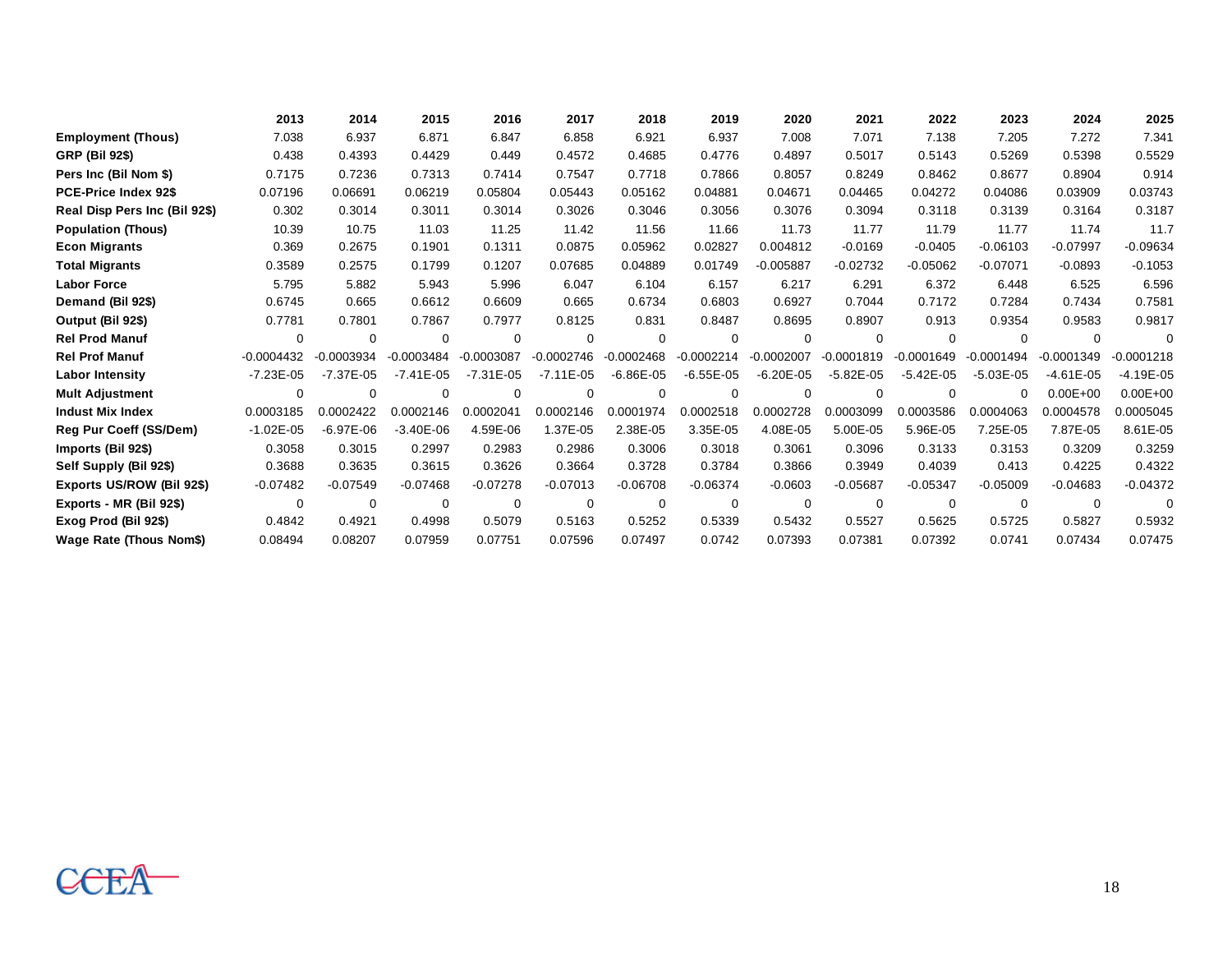*APPENDIX II: TAX SUMMARY*

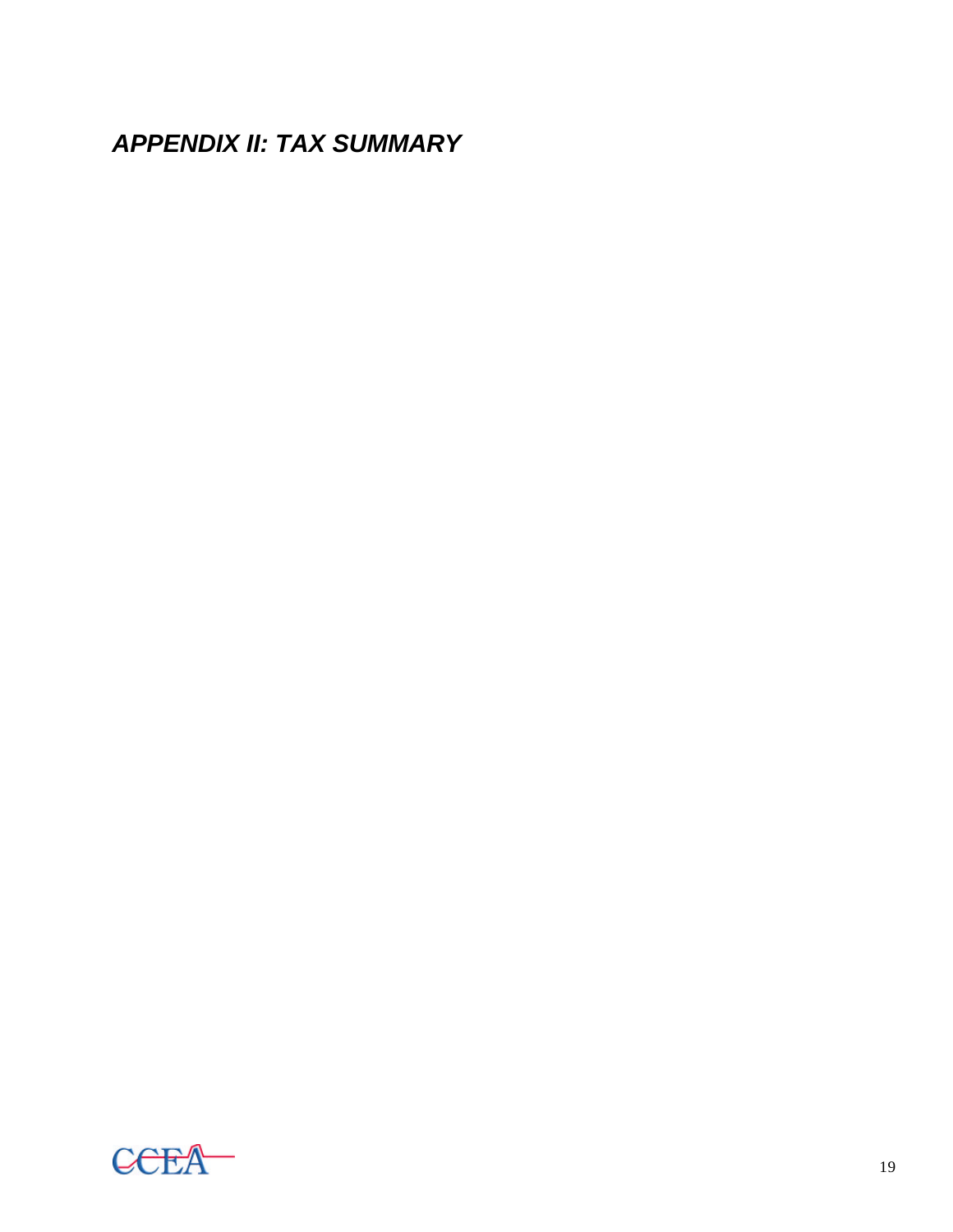|                                                         |             |         | <b>CIGNA Development Scenario Tax Summary for Hartford County</b> |          |          |          |          |          |          |          |          |
|---------------------------------------------------------|-------------|---------|-------------------------------------------------------------------|----------|----------|----------|----------|----------|----------|----------|----------|
| (Millions of Dollars)                                   |             |         |                                                                   |          |          |          |          |          |          |          |          |
| Year                                                    | 2001        | 2002    | 2003                                                              | 2004     | 2005     | 2006     | 2007     | 2008     | 2009     | 2010     | 2011     |
| <b>Income Taxes</b>                                     |             |         |                                                                   |          |          |          |          |          |          |          |          |
| New Personal Income                                     | \$17.48     | \$40.67 | \$64.57                                                           | \$59.10  | \$168.80 | \$233.60 | \$328.10 | \$439.10 | \$480.70 | \$489.10 | \$493.30 |
| Income Tax                                              | \$0.50      | \$1.16  | \$1.84                                                            | \$1.68   | \$4.81   | \$6.66   | \$9.35   | \$12.51  | \$13.70  | \$13.94  | \$14.06  |
| <b>Sales and Use Taxes</b>                              |             |         |                                                                   |          |          |          |          |          |          |          |          |
| <b>New Gross State Product</b>                          | \$25.13     | \$55.52 | \$49.30                                                           | \$37.58  | \$119.31 | \$177.14 | \$320.58 | \$486.38 | \$536.46 | \$538.46 | \$540.72 |
| New Sales and UseTaxes                                  | \$0.65      | \$1.44  | \$1.28                                                            | \$0.98   | \$3.10   | \$4.61   | \$8.34   | \$12.65  | \$13.95  | \$14.00  | \$14.06  |
| <b>Corporate Profits Taxes</b>                          |             |         |                                                                   |          |          |          |          |          |          |          |          |
| <b>New Gross State Product</b>                          | \$25.13     | \$55.52 | \$49.30                                                           | \$37.58  | \$119.31 | \$177.14 | \$320.58 | \$486.38 | \$536.46 | \$538.46 | \$540.72 |
| Profits tax                                             | \$0.10      | \$0.21  | \$0.19                                                            | \$0.14   | \$0.46   | \$0.68   | \$1.23   | \$1.86   | \$2.05   | \$2.06   | \$2.07   |
| <b>New Local Property Taxes</b>                         |             |         |                                                                   |          |          |          |          |          |          |          |          |
| <b>Project Directly</b>                                 | \$5.40      | \$5.52  | \$5.64                                                            | \$5.77   | \$5.90   | \$6.03   | \$6.16   | \$6.29   | \$6.43   | \$6.57   | \$6.72   |
| New Population (units)                                  | 64          | 221     | 812                                                               | 854      | 2,011    | 2,728    | 3,367    | 4,347    | 5,262    | 5,931    | 6,440    |
| <b>Total New Property Taxes</b>                         | \$5.50      | \$5.87  | \$6.96                                                            | \$7.18   | \$9.29   | \$10.73  | \$12.09  | \$14.12  | \$16.12  | \$17.73  | \$19.10  |
| <b>Other Taxes (permits)</b>                            | \$2.00      |         |                                                                   |          |          |          |          |          |          |          |          |
| <b>TOTAL TAXES</b>                                      | \$8.75      | \$8.69  | \$10.27                                                           | \$9.98   | \$17.66  | \$22.67  | \$31.00  | \$41.14  | \$45.82  | \$47.73  | \$49.28  |
| TAX CREDITS/STATE CONTRIBUTIONS                         | \$0.00      | \$0.00  | \$0.00                                                            | \$0.00   | \$0.00   | \$0.00   | \$0.00   | \$0.00   | \$0.00   | \$0.00   | \$0.00   |
| TAX CREDITS/LOCAL CONTRIBUTIONS                         | \$0.00      | \$0.00  | \$0.00                                                            | \$0.00   | \$0.00   | \$0.00   | \$0.00   | \$0.00   | \$0.00   | \$0.00   | \$0.00   |
| INDUCED NEW GOVERNMENT SPENDING                         | $-$0.34$    | \$0.39  | $-$2.31$                                                          | $-$1.08$ | $-$3.82$ | -\$2.74  | $-$3.62$ | $-$4.54$ | $-$4.58$ | $-$4.54$ | $-$7.23$ |
| <b>NET TAXES</b>                                        | \$9.09      | \$8.30  | \$12.58                                                           | \$11.06  | \$21.48  | \$25.41  | \$34.62  | \$45.69  | \$50.40  | \$52.26  | \$56.52  |
| PRESENT VALUE OF TOTAL NEW TAXES                        | \$554.62    |         |                                                                   |          |          |          |          |          |          |          |          |
| PRESENT VALUE OF TOTAL NEW STATE TAXES                  | \$319.12    |         |                                                                   |          |          |          |          |          |          |          |          |
| PRESENT VALUE OF TOTAL NEW LOCAL TAXES                  | \$235.50    |         |                                                                   |          |          |          |          |          |          |          |          |
| PRESENT VALUE OF TAX CREDITS/INDUCED<br><b>SPENDING</b> | $-$ \$69.74 |         |                                                                   |          |          |          |          |          |          |          |          |
| PRESENT VALUE OF NET NEW TAXES*                         | \$624.36    |         |                                                                   |          |          |          |          |          |          |          |          |
| PRESENT VALUE OF NET NEW STATE TAXES*                   | \$362.01    |         |                                                                   |          |          |          |          |          |          |          |          |
| PRESENT VALUE OF NET NEW LOCAL TAXES                    | \$262.35    |         |                                                                   |          |          |          |          |          |          |          |          |

\*Induced spending allocated according to relative shares of spending.

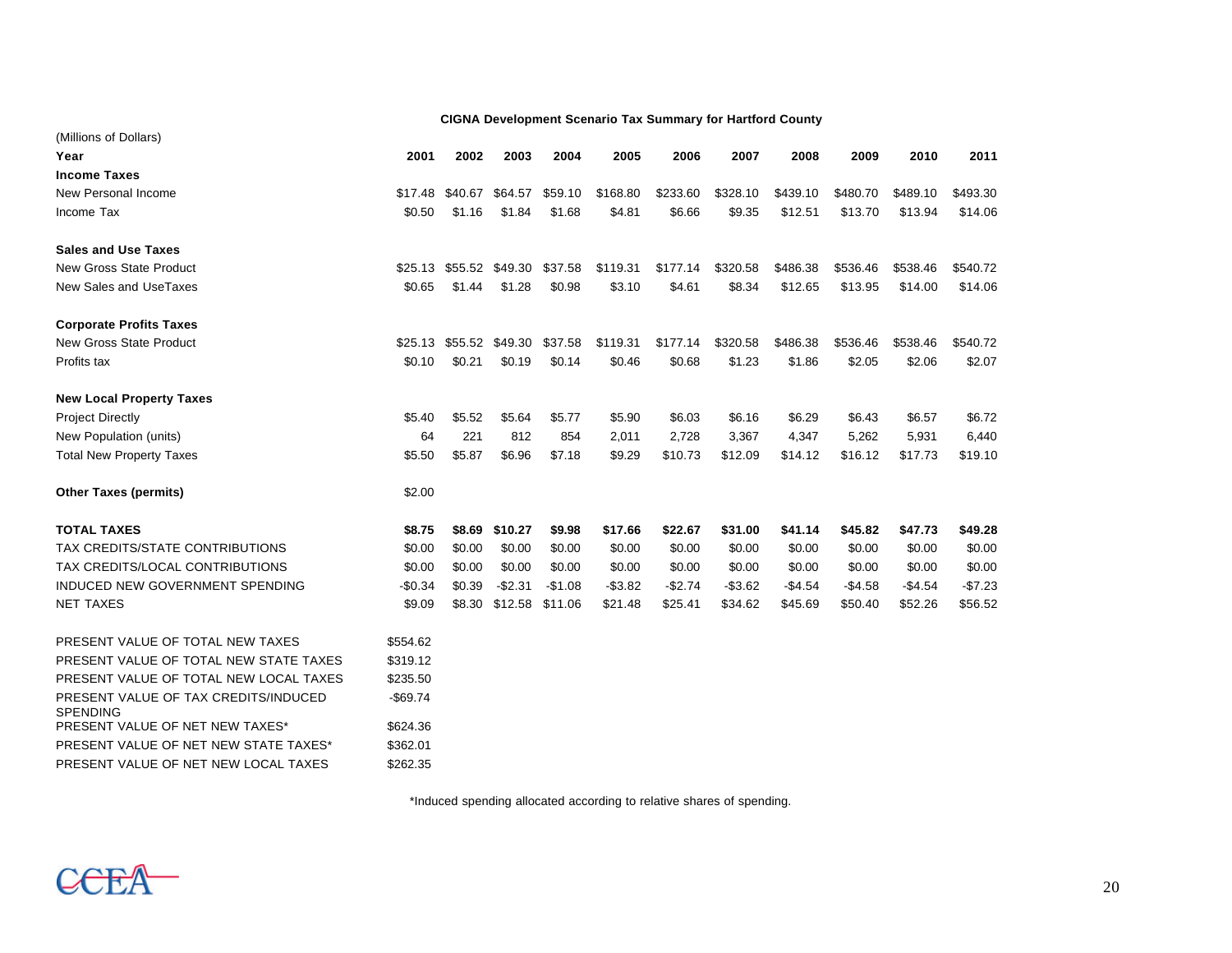| (Millions of Dollars)                            |          |          |          |          |          |          |          |          |          |          |          |          |          |          |
|--------------------------------------------------|----------|----------|----------|----------|----------|----------|----------|----------|----------|----------|----------|----------|----------|----------|
| Year                                             | 2012     | 2013     | 2014     | 2015     | 2016     | 2017     | 2018     | 2019     | 2020     | 2021     | 2022     | 2023     | 2024     | 2025     |
| <b>Income Taxes</b>                              |          |          |          |          |          |          |          |          |          |          |          |          |          |          |
| New Personal Income                              | \$497.10 | \$501.10 | \$505.90 | \$511.10 | \$517.30 | \$525.10 | \$535.10 | \$543.10 | \$553.70 | \$564.10 | \$575.90 | \$587.50 | \$600.00 | \$612.80 |
| Income Tax                                       | \$14.17  | \$14.28  | \$14.42  | \$14.57  | \$14.74  | \$14.97  | \$15.25  | \$15.48  | \$15.78  | \$16.08  | \$16.41  | \$16.74  | \$17.10  | \$17.46  |
| <b>Sales and Use Taxes</b>                       |          |          |          |          |          |          |          |          |          |          |          |          |          |          |
| <b>New Gross State Product</b>                   | \$549.32 | \$561.44 | \$576.64 | \$594.46 | \$615.61 | \$639.96 | \$669.45 | \$696.24 | \$728.76 | \$762.06 | \$797.40 | \$834.18 | \$872.76 | \$913.00 |
| New Sales and UseTaxes                           | \$14.28  | \$14.60  | \$14.99  | \$15.46  | \$16.01  | \$16.64  | \$17.41  | \$18.10  | \$18.95  | \$19.81  | \$20.73  | \$21.69  | \$22.69  | \$23.74  |
| <b>Corporate Profits Taxes</b>                   |          |          |          |          |          |          |          |          |          |          |          |          |          |          |
| <b>New Gross State Product</b>                   | \$549.32 | \$561.44 | \$576.64 | \$594.46 | \$615.61 | \$639.96 | \$669.45 | \$696.24 | \$728.76 | \$762.06 | \$797.40 | \$834.18 | \$872.76 | \$913.00 |
| Profits tax                                      | \$2.10   | \$2.15   | \$2.21   | \$2.27   | \$2.35   | \$2.45   | \$2.56   | \$2.66   | \$2.79   | \$2.91   | \$3.05   | \$3.19   | \$3.34   | \$3.49   |
| <b>New Local Property Taxes</b>                  |          |          |          |          |          |          |          |          |          |          |          |          |          |          |
| <b>Project Directly</b>                          | \$6.87   | \$7.02   | \$7.17   | \$7.33   | \$7.49   | \$7.66   | \$7.82   | \$8.00   | \$8.17   | \$8.35   | \$8.53   | \$8.72   | \$8.91   | \$9.11   |
| New Population (units)                           | 6,849    | 7,182    | 7,453    | 7.677    | 7,857    | 8,001    | 8,119    | 8,208    | 8,268    | 8,306    | 8,323    | 8,316    | 8,294    | 8,257    |
| <b>Total New Property Taxes</b>                  | \$20.32  | \$21.44  | \$22.46  | \$23.43  | \$24.33  | \$25.18  | \$26.00  | \$26.77  | \$27.50  | \$28.20  | \$28.86  | \$29.48  | \$30.07  | \$30.64  |
| <b>Other Taxes (permits)</b>                     |          |          |          |          |          |          |          |          |          |          |          |          |          |          |
| <b>TOTAL TAXES</b>                               | \$50.87  | \$52.46  | \$54.08  | \$55.72  | \$57.43  | \$59.23  | \$61.21  | \$63.02  | \$65.02  | \$67.00  | \$69.06  | \$71.10  | \$73.20  | \$75.33  |
| <b>TAX CREDITS/STATE</b><br><b>CONTRIBUTIONS</b> | \$0.00   | \$0.00   | \$0.00   | \$0.00   | \$0.00   | \$0.00   | \$0.00   | \$0.00   | \$0.00   | \$0.00   | \$0.00   | \$0.00   | \$0.00   | \$0.00   |
| <b>TAX CREDITS/LOCAL</b><br><b>CONTRIBUTIONS</b> | \$0.00   | \$0.00   | \$0.00   | \$0.00   | \$0.00   | \$0.00   | \$0.00   | \$0.00   | \$0.00   | \$0.00   | \$0.00   | \$0.00   | \$0.00   | \$0.00   |
| <b>INDUCED NEW GOVERNMENT</b><br><b>SPENDING</b> | $-$6.53$ | $-$6.43$ | $-$6.95$ | $-$8.39$ | $-$9.16$ | $-$9.71$ | $-$7.26$ | $-$9.69$ | $-$8.45$ | $-$8.19$ | $-$7.99$ | $-$7.98$ | $-$8.02$ | $-$8.18$ |
| <b>NET TAXES</b>                                 | \$57.40  | \$58.90  | \$61.03  | \$64.12  | \$66.59  | \$68.95  | \$68.48  | \$72.71  | \$73.47  | \$75.19  | \$77.05  | \$79.08  | \$81.22  | \$83.51  |

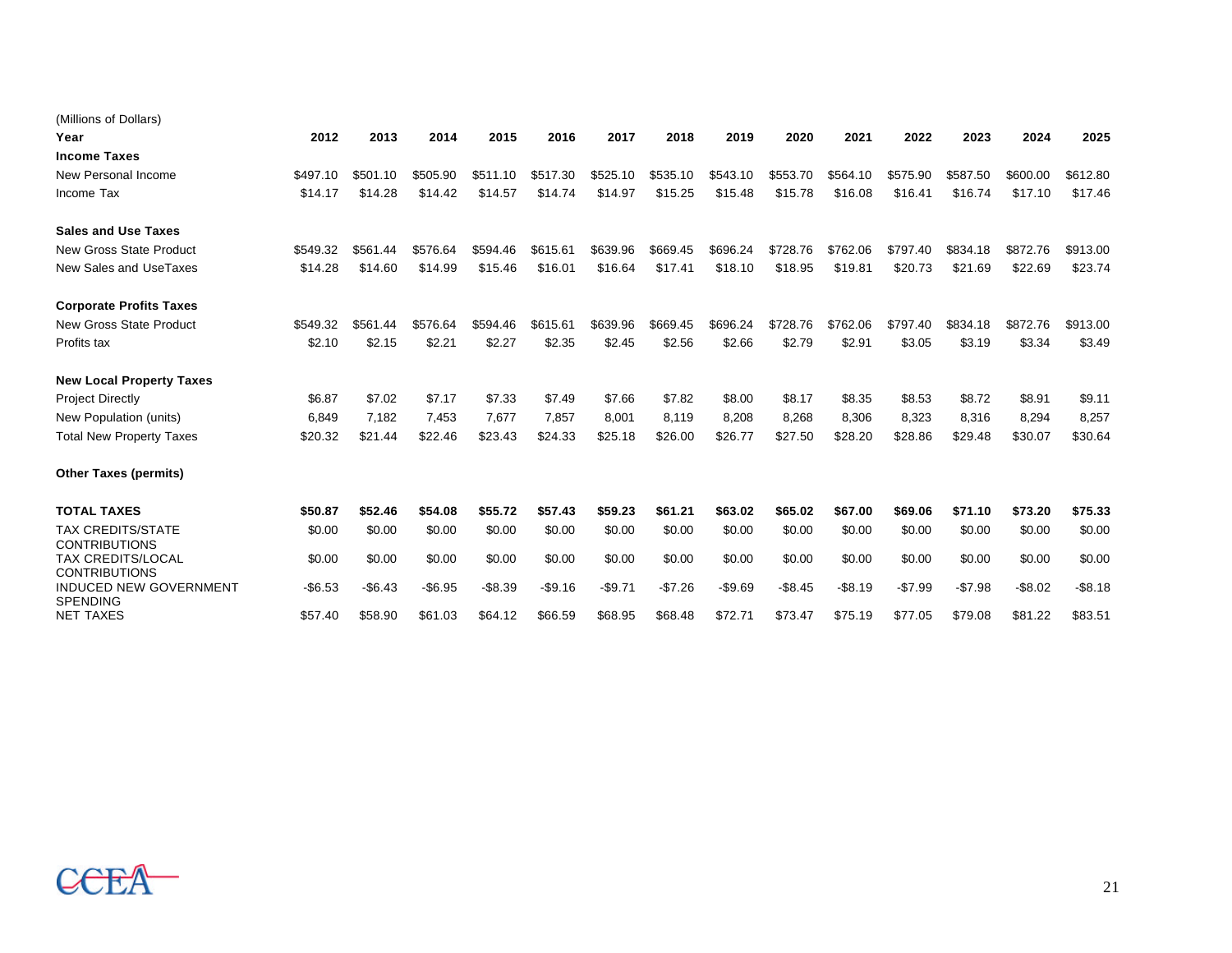| <b>CIGNA Development Scenario Tax Summary for Entire State</b> |          |         |          |         |          |          |          |          |          |          |          |          |
|----------------------------------------------------------------|----------|---------|----------|---------|----------|----------|----------|----------|----------|----------|----------|----------|
| (Millions of Dollars)                                          |          |         |          |         |          |          |          |          |          |          |          |          |
| Year                                                           | 2001     | 2002    | 2003     | 2004    | 2005     | 2006     | 2007     | 2008     | 2009     | 2010     | 2011     | 2012     |
| <b>Income Taxes</b>                                            |          |         |          |         |          |          |          |          |          |          |          |          |
| New Personal Income                                            | \$27.28  | \$62.99 | \$86.76  | \$77.30 | \$218.20 | \$306.50 | \$457.60 | \$634.90 | \$698.80 | \$708.10 | \$710.70 | \$713.60 |
| Income Tax                                                     | \$0.78   | \$1.80  | \$2.47   | \$2.20  | \$6.22   | \$8.74   | \$13.04  | \$18.09  | \$19.92  | \$20.18  | \$20.25  | \$20.34  |
| <b>Sales and Use Taxes</b>                                     |          |         |          |         |          |          |          |          |          |          |          |          |
| New Gross State Product                                        | \$30.87  | \$67.72 | \$61.42  | \$45.99 | \$148.59 | \$220.25 | \$399.53 | \$605.89 | \$664.10 | \$660.92 | \$658.93 | \$665.37 |
| New Sales and UseTaxes                                         | \$0.80   | \$1.76  | \$1.60   | \$1.20  | \$3.86   | \$5.73   | \$10.39  | \$15.75  | \$17.27  | \$17.18  | \$17.13  | \$17.30  |
| <b>Corporate Profits Taxes</b>                                 |          |         |          |         |          |          |          |          |          |          |          |          |
| <b>New Gross State Product</b>                                 | \$30.87  | \$67.72 | \$61.42  | \$45.99 | \$148.59 | \$220.25 | \$399.53 | \$605.89 | \$664.10 | \$660.92 | \$658.93 | \$665.37 |
| Profits tax                                                    | \$0.12   | \$0.26  | \$0.23   | \$0.18  | \$0.57   | \$0.84   | \$1.53   | \$2.32   | \$2.54   | \$2.53   | \$2.52   | \$2.55   |
| <b>New Local Property Taxes</b>                                |          |         |          |         |          |          |          |          |          |          |          |          |
| <b>Project Directly</b>                                        | \$7.40   | \$5.52  | \$5.64   | \$5.77  | \$5.90   | \$6.03   | \$6.16   | \$6.29   | \$6.43   | \$6.57   | \$6.72   | \$6.87   |
| New Population (units)                                         | 110      | 373     | 1,051    | 1,127   | 2,433    | 3,404    | 4,457    | 6,044    | 7,520    | 8,576    | 9,342    | 9,931    |
| <b>Total New Property Taxes</b>                                | \$7.57   | \$6.11  | \$7.34   | \$7.63  | \$10.00  | \$11.89  | \$14.01  | \$17.18  | \$20.27  | \$22.70  | \$24.68  | \$26.37  |
| <b>Other Taxes (permits)</b>                                   | \$2.00   |         |          |         |          |          |          |          |          |          |          |          |
| <b>TOTAL TAXES</b>                                             | \$11.27  | \$9.93  | \$11.65  | \$11.20 | \$20.65  | \$27.20  | \$38.97  | \$53.34  | \$59.99  | \$62.60  | \$64.58  | \$66.56  |
| TAX CREDITS/STATE CONTRIBUTIONS                                | \$0.00   | \$0.00  | \$0.00   | \$0.00  | \$0.00   | \$0.00   | \$0.00   | \$0.00   | \$0.00   | \$0.00   | \$0.00   | \$0.00   |
| TAX CREDITS/LOCAL CONTRIBUTIONS                                | \$0.00   | \$0.00  | \$0.00   | \$0.00  | \$0.00   | \$0.00   | \$0.00   | \$0.00   | \$0.00   | \$0.00   | \$0.00   | \$0.00   |
| INDUCED NEW GOVERNMENT SPENDING                                | $-$0.16$ | \$1.01  | $-$1.34$ | \$0.09  | $-$1.97$ | \$0.33   | \$1.48   | \$3.65   | \$6.69   | \$9.10   | \$8.20   | \$10.35  |
| <b>NET TAXES</b>                                               | \$11.44  | \$8.92  | \$12.99  | \$11.11 | \$22.62  | \$26.87  | \$37.49  | \$49.70  | \$53.31  | \$53.50  | \$56.38  | \$56.21  |
| PRESENT VALUE OF TOTAL NEW TAXES                               | \$715.34 |         |          |         |          |          |          |          |          |          |          |          |
| PRESENT VALUE OF TOTAL NEW STATE TAXES                         | \$419.49 |         |          |         |          |          |          |          |          |          |          |          |
| PRESENT VALUE OF TOTAL NEW LOCAL TAXES                         | \$295.86 |         |          |         |          |          |          |          |          |          |          |          |
| PRESENT VALUE OF TAX CREDITS/INDUCED<br><b>SPENDING</b>        | \$95.61  |         |          |         |          |          |          |          |          |          |          |          |
| PRESENT VALUE OF NET NEW TAXES*                                | \$619.73 |         |          |         |          |          |          |          |          |          |          |          |
| PRESENT VALUE OF NET NEW STATE TAXES*                          | \$360.68 |         |          |         |          |          |          |          |          |          |          |          |
| PRESENT VALUE OF NET NEW LOCAL TAXES                           | \$259.05 |         |          |         |          |          |          |          |          |          |          |          |

\*Induced spending allocated according to relative shares of spending.